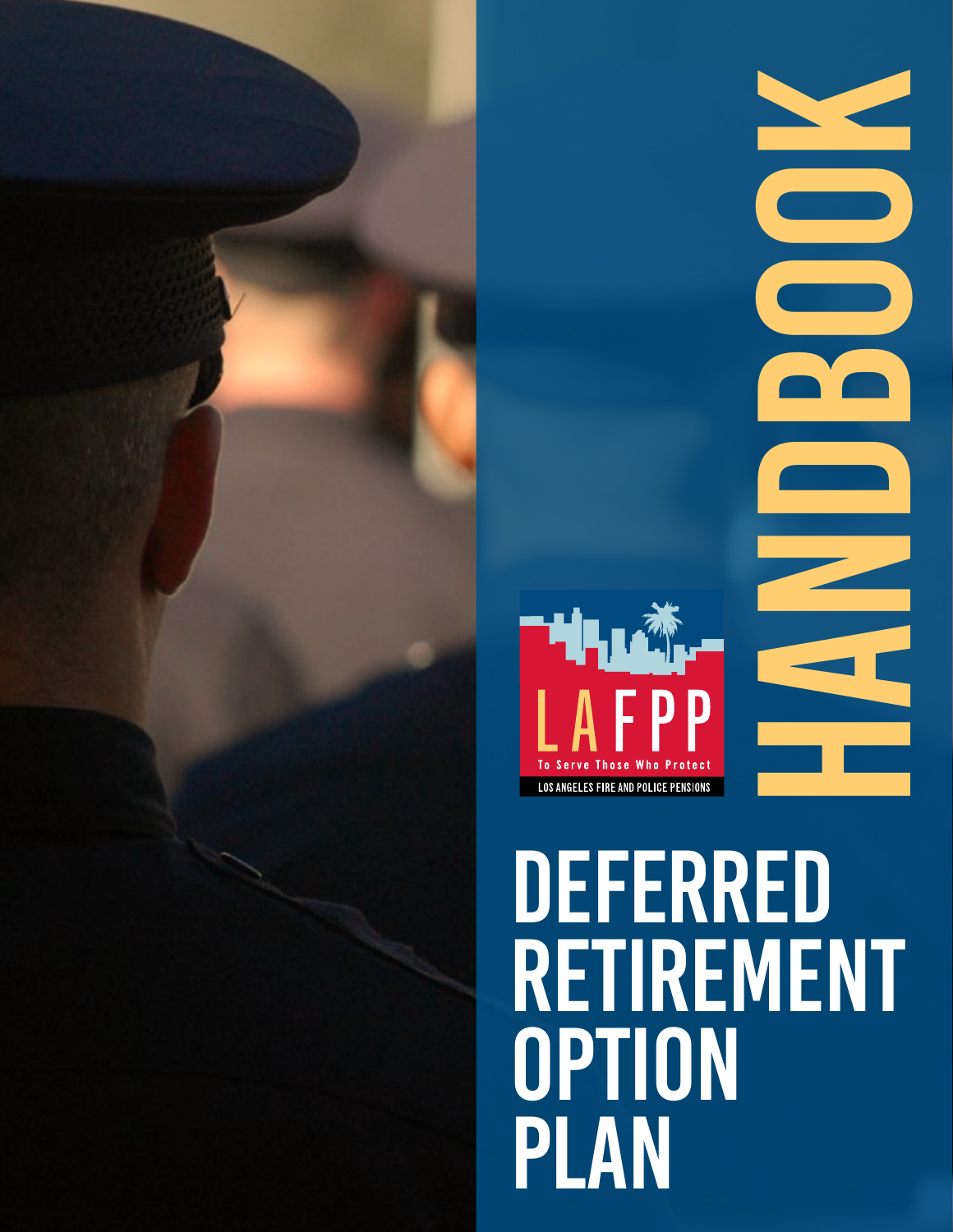

The intent of this booklet is to provide you with information on the Deferred Retirement Option Plan ("DROP") program. This document is intended to summarize governing provisions found in the Los Angeles Administrative Code. If there is a difference between this document and the legal text outlined in the City Charter, the Los Angeles Administrative Code, the Internal Revenue Code or other laws, the legal text prevails.

If you have questions concerning the DROP program, please contact Los Angeles Fire and Police Pensions, DROP/Service Pensions Section at (213) 279-3100 or (844) 88-LAFPP.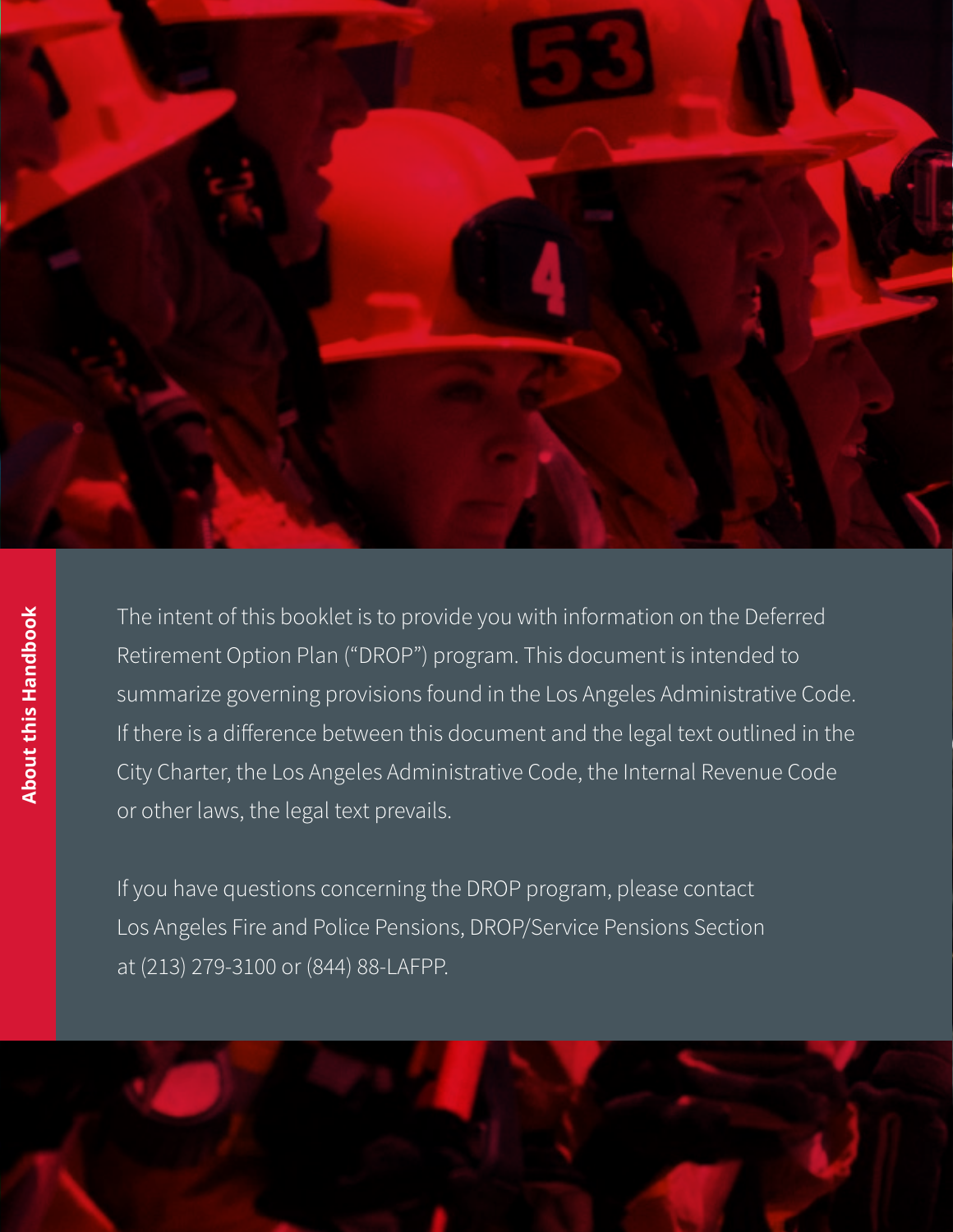# **table of contents**

| <b>WHAT IS DROP?</b> 04                                                                                                                                                                                                                     |
|---------------------------------------------------------------------------------------------------------------------------------------------------------------------------------------------------------------------------------------------|
| DROP ELIGIBILITY 04                                                                                                                                                                                                                         |
| <b>ENROLLING IN DROP 05</b><br>Before You Enter                                                                                                                                                                                             |
| Purchase Prior Service!05<br>Your DROP Entry Date 05                                                                                                                                                                                        |
| DROP PARTICIPATION PERIOD07<br>Status While in DROP08                                                                                                                                                                                       |
| DROP ACCOUNT 09                                                                                                                                                                                                                             |
| <b>Benefit Calculation and Accumulation09</b><br>Distribution and Basis Recovery 09<br>Lump Sum Payment 10<br>Rollover 10<br><b>Combination Lump Sum Payment</b><br>and Rollover 10<br>Viewing Your DROP Account11<br><b>EXITING DROP12</b> |
| Before You Exit Plan Ahead!12<br>Steps to Exit12                                                                                                                                                                                            |

#### **DROP and Your Health/Dental Subsidy Benefits** . . . . . . . . . . . . . . . . . . . 15

| <b>INJURED OR DISABLED WHILE IN DROP 16</b> |  |
|---------------------------------------------|--|
| Injury on Duty $(IOD)$ 16                   |  |

|  |  |  | Disability Pension16 |
|--|--|--|----------------------|

| <b>DEATH OF A DROP MEMBER 17</b>                                                    |
|-------------------------------------------------------------------------------------|
| Designation of Beneficiary17                                                        |
| Nonservice-Connected Death 17                                                       |
| Service-Connected Death17                                                           |
| <b>MISCELLANEOUS PROVISIONS 18</b>                                                  |
| Amendments to DROP18                                                                |
| Dissolution of Marriage and DROP 18                                                 |
| <b>Compliance with Applicable Provisions</b><br>of the Internal Revenue Code 19     |
|                                                                                     |
| <b>DROP FREQUENTLY ASKED QUESTIONS .21</b>                                          |
|                                                                                     |
| Your DROP Account 23                                                                |
| DROP Participation 23                                                               |
| Your Status in DROP 23                                                              |
| Changes in Your Salary or<br>Separation from Service 26                             |
| Injury, Disability or Death 27                                                      |
| Marriage and Domestic Partnerships 30                                               |
| Exiting DROP 30                                                                     |
| Taxes and Social Security31                                                         |
| <b>Additional FAQs for Members Entering</b><br>DROP on or after February 1, 2019 32 |
|                                                                                     |

#### **Appendices**

Appendix A: Los Angeles Administrative Code, Division 4, Chapter 21 - DROP . . . 34 Appendix B: Special Tax Notice Regarding Your Rollover Options Under a Governmental 401(a) Plan . . . . . . . . . . . . 44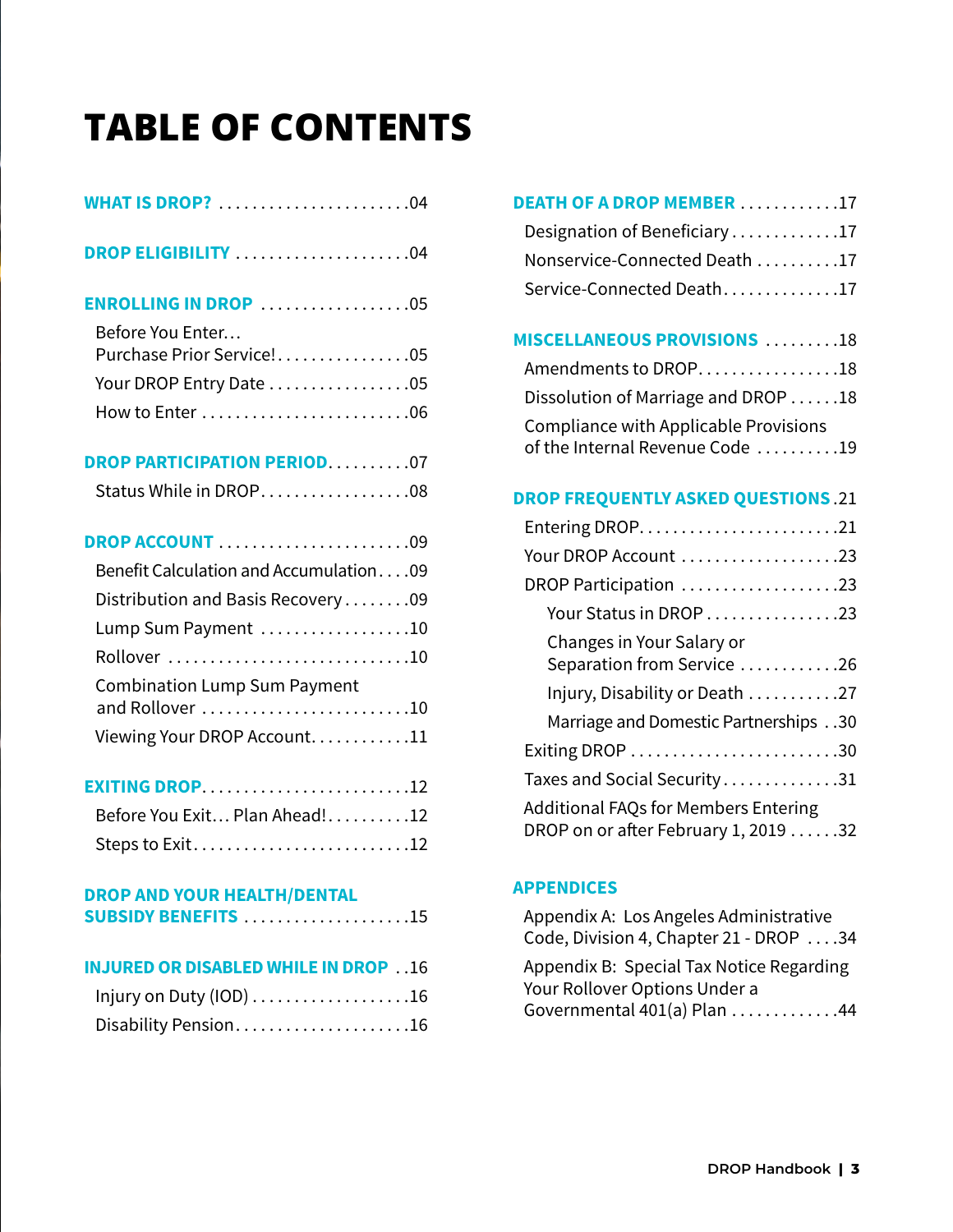# **WHAT IS DROP?**

The Deferred Retirement Option Plan ("DROP") is a voluntary program that allows you to have your monthly pension benefit deposited in an interest-bearing account while you continue to work in your current department and receive your salary and benefits as an active employee.



DROP was implemented effective May 1, 2002.

At the end of your DROP period, when you are officially required to terminate sworn employment with the Fire, Police, Harbor, or Airport Department, you will begin to receive your monthly pension payments based upon your years of service (YOS) and salary at the time you entered DROP, and any cost of living adjustments applied to your pension while in DROP. You will also receive your accumulated DROP account balance as either a lump-sum payment, a rollover to a tax-qualified plan, or a combination of these.

Consider the age at which you plan to exit DROP, take distribution of your DROP account and the related tax consequences before making a decision to enroll. Keep

in mind, your decision to participate in DROP is irrevocable. (You have through the day preceding your DROP entry effective date to change your mind after you apply for DROP. Thereafter, you *cannot* exit DROP without terminating employment.)

# **DROP ELIGIBILITY**

You are eligible to enter DROP if you meet the following requirements:

| If you are an active member of this tier | You may enter DROP when                                           |
|------------------------------------------|-------------------------------------------------------------------|
| Tier 2 or Tier 4                         | You have at least 25 years of service                             |
| Tier 3, Tier 5 or Tier 6                 | You have at least 25 years of service;<br>and are at least age 50 |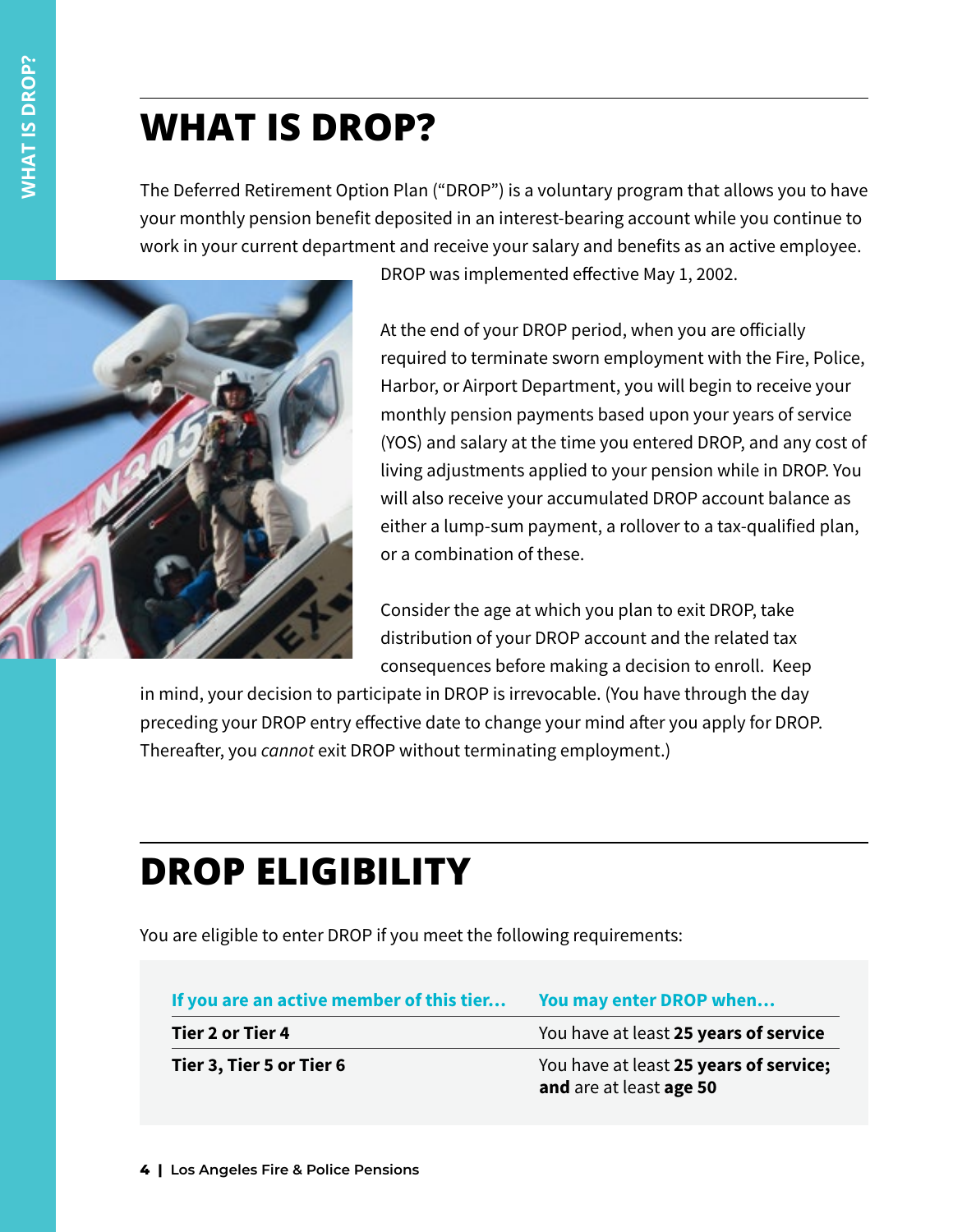# **ENROLLING IN DROP**

# Before You Enter… Purchase Prior Service!

If you decide to purchase any prior service time such as, Lost Service Time (Tier 2), Workers' Compensation State Rate Time, recruit training time (Tiers 3, 4, 5, and 6) or time under the Public Service Purchase (PSP) Program, the purchase must be completed prior to your enrollment/ participation in DROP in order for that time to be counted toward your years of service. **Note: Only whole years of non-PSP service are counted for health subsidy purposes. Please review the** *How To: Purchase Military or Public Service* **information on our website (www.LAFPP.com) for important details on the PSP Program.**

### Your DROP Entry Date

You must be on active duty status on your DROP entry date. For purposes of this DROP provision, active duty status includes working on light-duty status, but excludes sick, vacation, injured-on-duty, administrative leave and all other types of non-working status. A list of Active and Not Active payroll variation codes for determining DROP entry date eligibility, as defined by the City Administrative Officer, is provided in the following tables:

- **AR** Adjustment in Rate **LD** Light Duty **OS** Overtime **PF** Overtime
- 
- 
- **HY** Smoothing for HW *(System Generated)*

#### **ACTIVE**

- **HW** Hours Worked **ML** Military Leave\* **PA** Overtime **MP** – Military Leave\* **PB** – Overtime
	-
- 
- **DS** Military Leave\* **LP**  Leave with Pay **OT** Overtime **UB** Union Business
- **\*The military leave codes may appear only as a lump sum for the week or payroll period, rather than on individual days. However, this is acceptable for DROP purposes**
- **AW** Absent without Pay **HO** Holiday **SK** Sick Leave
- **BL** Bereavement Leave **ID** Injury on Duty **SP** Suspension
- **CU** Catastrophic Time Used **JD** Jury Duty **SS** Sick Leave
- 
- 
- 
- **NON-ACTIVE**
- 
- 
- 
- **DO** Day Off **LW** Leave without Pay **TO** Overtime Off
- **FH** Floating Holiday **PM** Preventive Medicine **TS** Overtime Off
- **FI** Family Illness **RP** Relieved from Duty **VC** Vacation
- 
- 
- 
- 
- -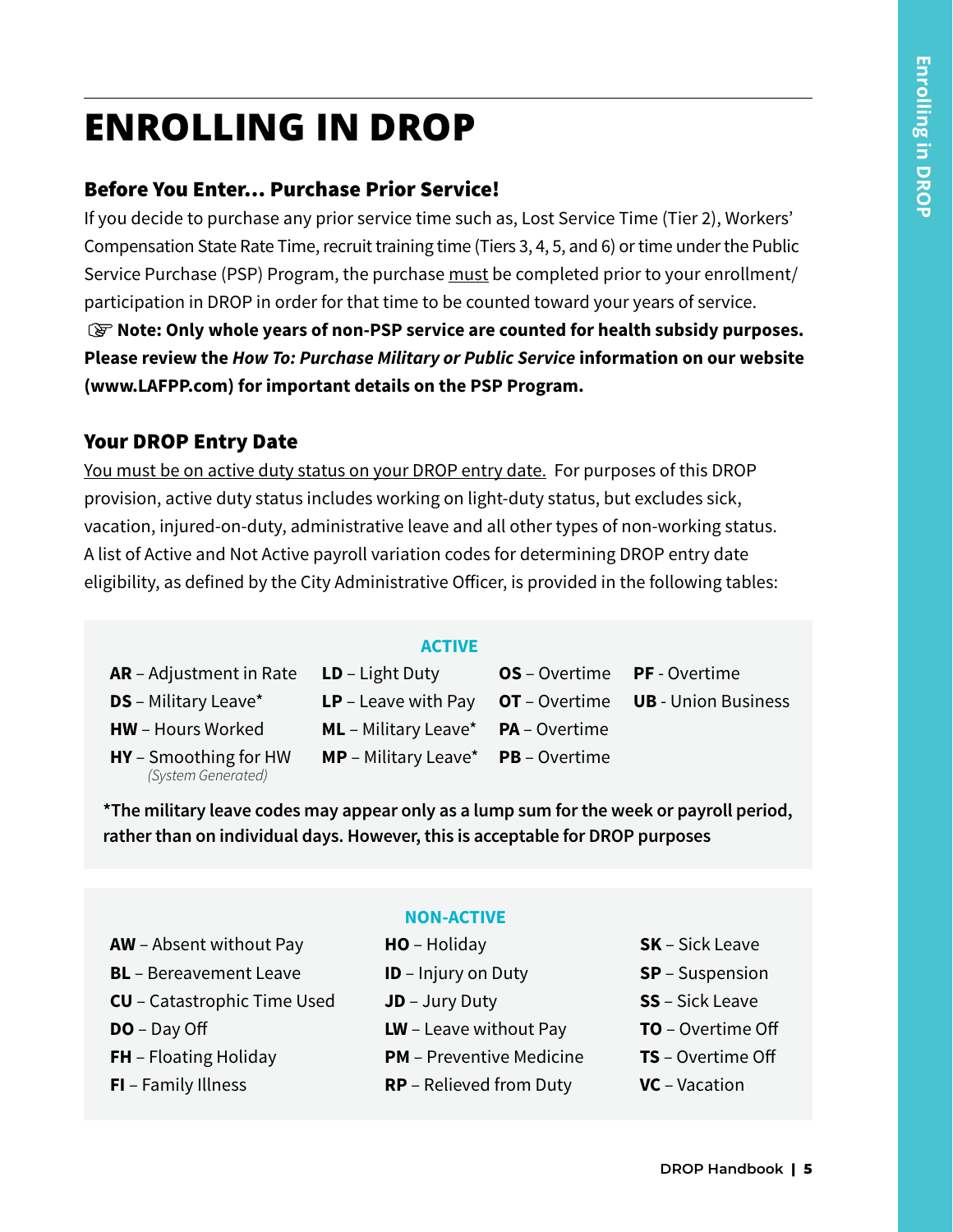You must have an active duty payroll code on your DROP entry date, as recorded in the City's payroll system. In the event your payroll status on your DROP entry date is defined as Not Active, your DROP entry date will automatically be advanced to the next qualifying entry date. You will be notified in writing of your approved DROP entry date.

#### How to Enter

Schedule your DROP entry appointment with the Los Angeles Fire and Police Pensions (LAFPP), DROP/Service Pensions Section no more than 60 days but not less than 3 days prior to your intended effective date of participation in DROP. You must submit your application to enroll in DROP by appointment only.

#### **Fire or Police Members:**

Contact LAFPP's DROP/Service Pensions Section by calling (213) 279-3100. You will receive counseling services to help you select an entry date, as well as generate your Letter of Intent.

#### **Harbor or Airport Members:**

First make an appointment with your employing department's Human Resources Unit by calling (310) 732-3480 (Harbor) or (424) 646-5900 (Airport). At that appointment, a retirement liaison will provide you with a Letter of Intent to enter DROP and other retirement information.

After obtaining your Letter of Intent, and in order to submit your application to enroll, you must schedule a DROP entry appointment with LAFPP's DROP/Service Pensions Section by calling (213) 279-3100. **You may submit an application to enroll in DROP only after obtaining a Letter of Intent from Harbor or Airports Human Resources or Retirement Liaison.** 

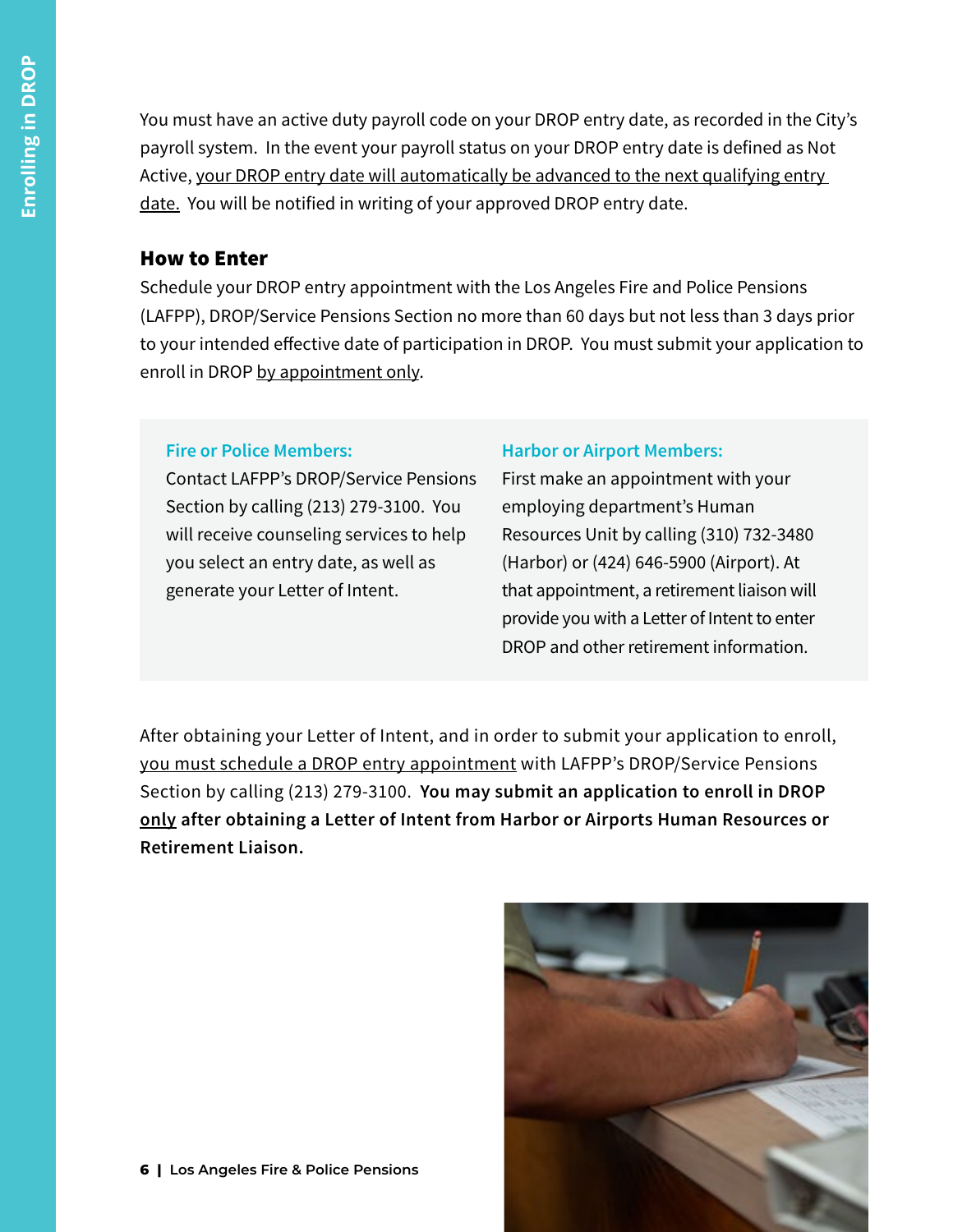# **DROP PARTICIPATION**



# Status while in DROP

While you are in DROP, you are considered "retired" for pension purposes only. Therefore, you will no longer earn years of service credit and will no longer be eligible for a refund of your member contributions. However, you must continue to make pension contributions until you reach the maximum years of service for your tier.

For all other purposes, you are still considered "active" by your employing Department. Therefore, your rights,

privileges and benefits, including health benefits, will remain the same as they were before you entered DROP.

# Participation Period

For members who entered DROP prior to February 1, 2019:

- You may participate in DROP for a maximum of 5 years/60 months.
- • The participation period cannot be extended and you must retire from the Fire, Police, Harbor, or Airport Department at its conclusion. Sick time, vacation and overtime cannot be used beyond the end of your DROP participation period.

For members who enter DROP on or after February 1, 2019:

• You may participate in DROP for 5 years/60 months, however, your participation in DROP will be suspended for any calendar month in which you do not spend at least 112 hours on "active duty" status and you will be ineligible for the monthly pension deposit to your DROP account for that calendar month. This includes the first and last months of participation.

EXCEPTION: If you sustain a serious injury on duty and are admitted to the hospital for a minimum of 3 consecutive days as a direct result of that injury, your participation will not be suspended during the first 12 calendar months following the date of injury. Your employing department will determine whether the injury meets the requirements and will record this information on your payroll and timekeeping records accordingly.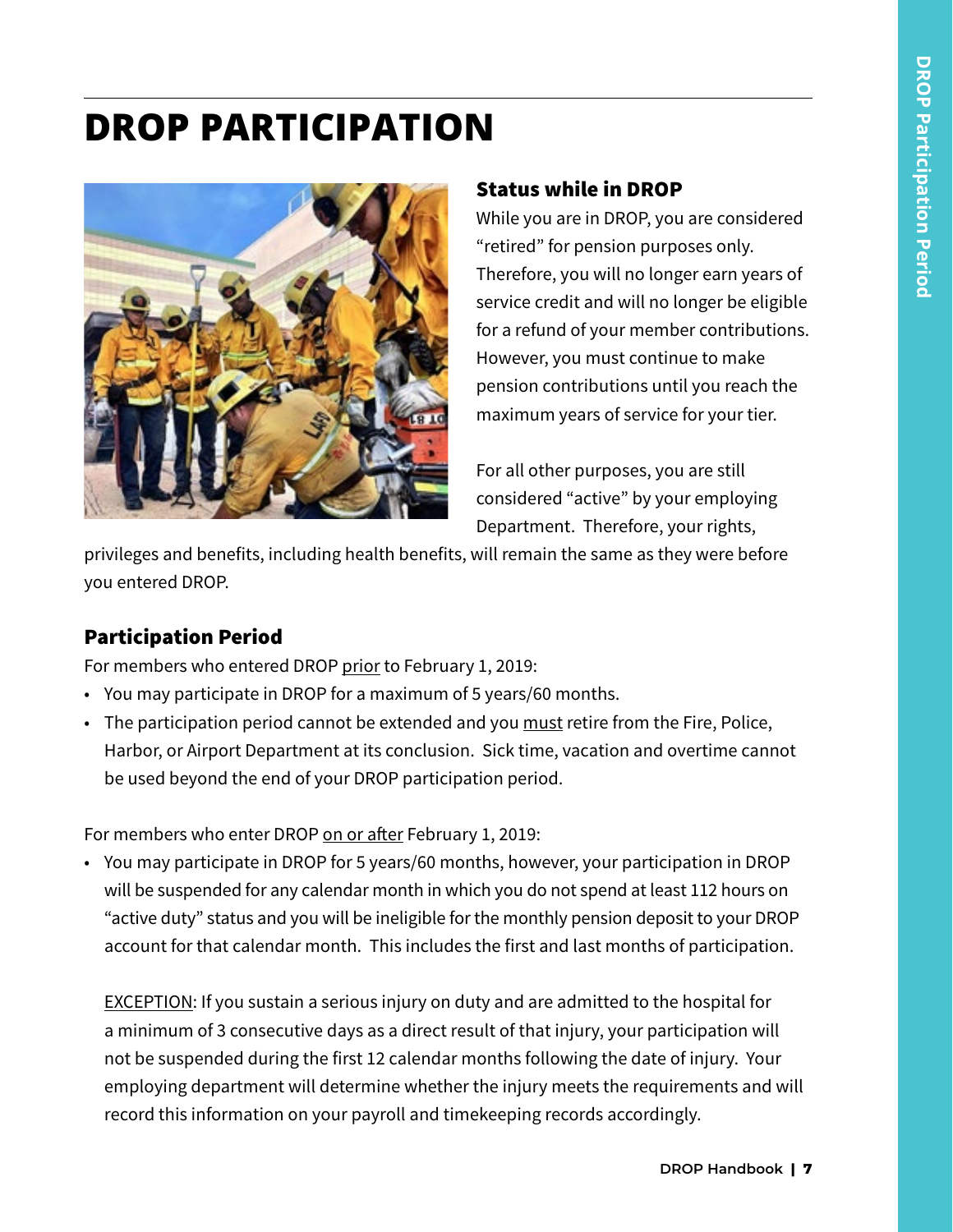- If your DROP participation is suspended, you are eligible to participate in DROP for up to 30 additional months beyond your original 5-year/60-month participation period. Your participation period can only be extended for as many months as your participation was suspended. No interest will accrue or be credited to your DROP account following the initial 5-year/60-month participation period, including any periods of participation suspension.
- A list of payroll variation codes for determining "active duty" status under this provision, as determined by the City Administrative Officer and labor organizations, is provided in the following table.

# PAYROLL CODES THAT QUALIFY FOR "ACTIVE DUTY" STATUS FOR MONTHLY DROP PARTICIPATION / DEPOSIT ELIGIBILITY

| <b>DS</b> – Differential Pay                                 | <b>KT</b> - Old Overtime<br>Off at Time and One<br>Half (Police) | <b>PM</b> – Preventive<br>Medicine           | <b>VF</b> – Platoon Duty<br>Vacation |
|--------------------------------------------------------------|------------------------------------------------------------------|----------------------------------------------|--------------------------------------|
| <b>HO</b> – Holiday Hours                                    | $LD - Light Duty$                                                | <b>TO</b> – Overtime<br>Taken Off (1.5)      | <b>VS</b> – Special Duty<br>Vacation |
| $HW - Actual$<br><b>Hours Worked</b>                         | $LP -$ Leave<br>with Pay                                         | <b>TS</b> – Overtime Taken<br>Off (Straight) |                                      |
| $JD - Jury Duty$                                             | <b>ML</b> – Military Leave<br><b>Without Pay</b>                 | <b>UB</b> – Union Business                   |                                      |
| <b>KS</b> – Old Overtime<br>Off at Straight Time<br>(Police) | <b>MP</b> – Military Leave<br>With Pay                           | <b>VC</b> - Vacation                         |                                      |

• At the end of your DROP participation period, you must retire from the Fire, Police, Harbor, or Airport Department. Sick time, vacation and overtime cannot be used beyond the end of your DROP participation period.

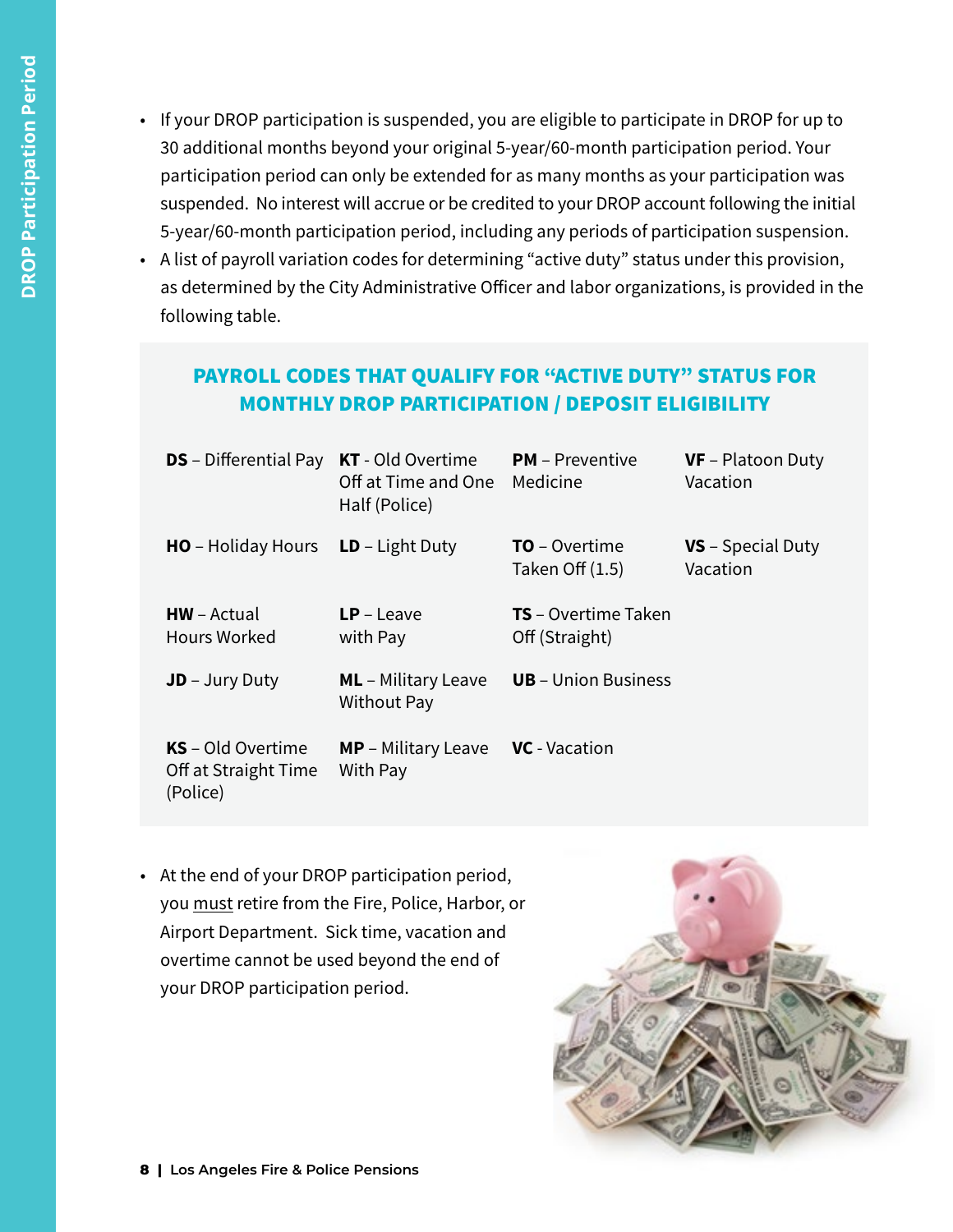# **DROP ACCOUNT**

# Benefit Calculation and Accumulation

As a DROP participant, you will have your own DROP account in which your monthly service pension will be credited each month. Your monthly service pension is calculated on the day you enter DROP. This means you stop accruing years of service credit, and any increases or decreases in salary will not affect your service pension. Every month that you participate in DROP, your entire monthly service pension amount will be deposited into your DROP account, along with any cost of living adjustments you are eligible for (maximum of +/-3% while in DROP). In addition, your DROP account will earn interest at 5% per year. Interest earned will be credited to your account semi-annually, on June 30 and December 31.



# Distribution and Basis Recovery

At the end of your DROP participation and upon retirement/termination of employment, you will soon begin receiving your monthly service pension based on service and pay at the time of entry into DROP, including any cost of living adjustments that had been credited. You will also receive the accumulation of monthly service pension deposits and interest applied to your DROP account as a lump-sum cash payment, a rollover to a tax-qualified plan, or a combination lump-sum payment and rollover.

All funds in the DROP account are likely to be taxable, in full, upon distribution. However, you may have some "basis recovery" due to the fact that employee pension contributions may have been made on an after-tax basis for the following reasons: pension contributions were collected after-taxes from July 1, 1982 to December 21, 1996; purchases of service credit made by lump sum payment or payroll deduction; and, the voluntary 2% "opt-in" pension contributions to vest future retiree health subsidy increases by some members of Tiers 2-5. "Basis recovery" is the process by which your after-tax employee pension contributions are returned to you, free of taxes, as part of your pension benefits. Based on an Internal Revenue Code provision, you may have the opportunity to accelerate recovery of a portion of your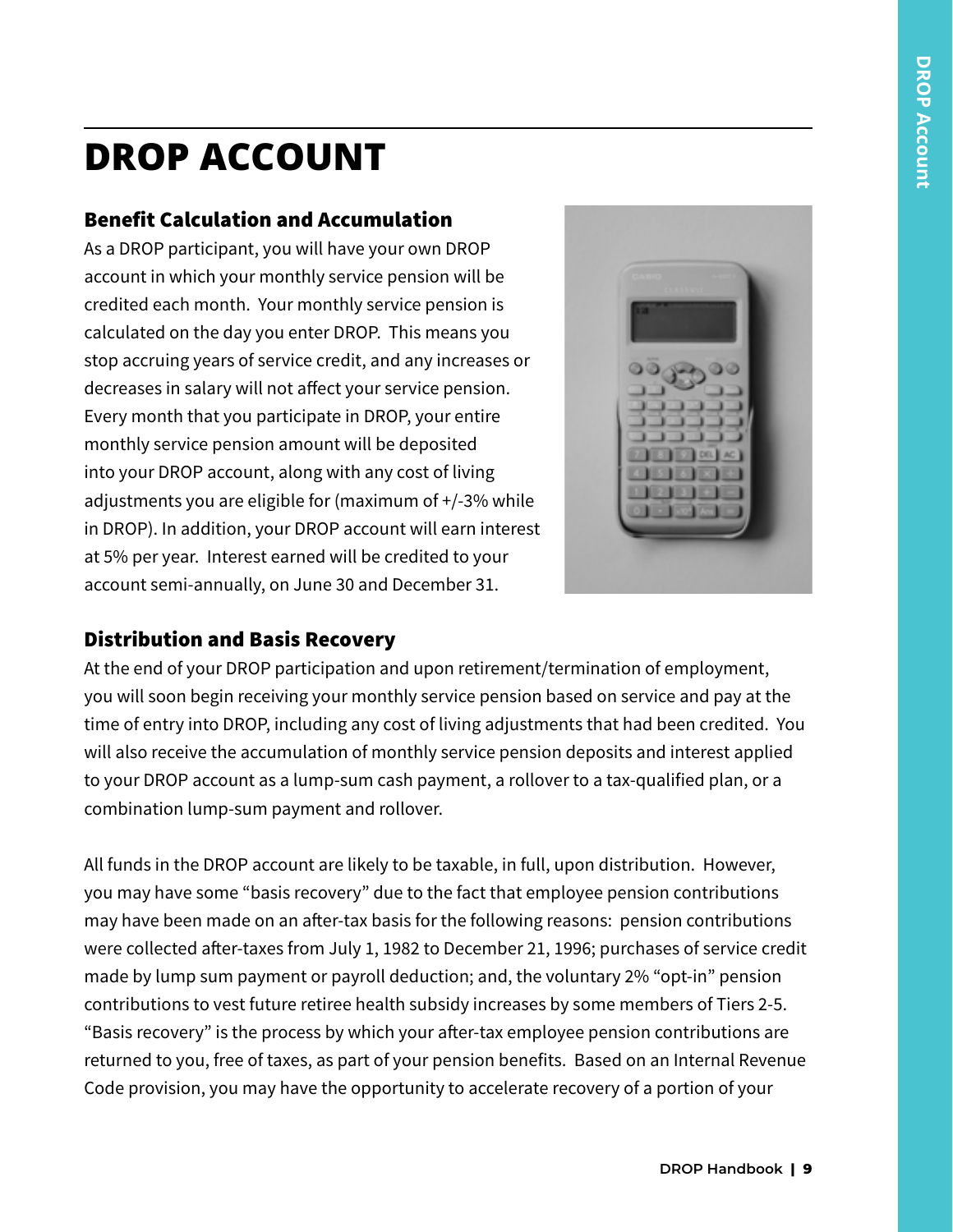

eligible after-tax pension contributions through payment as a tax-free lump sum distribution.

### Lump Sum Payment

If you elect to receive a lump-sum payment of your DROP account balance, the taxable portion will be subject to a mandatory 20% federal tax. However, a portion of any after-

tax pension contributions you made to the Plan may be distributed to you tax-free. **Source for Tier 4 members:** In addition to any applicable tax, if you are not age 50 or older in the year in which you exit DROP, you will be assessed an early withdrawal penalty by the IRS and the State of California when you receive your lump-sum payment.

### Rollover

You may defer payment of taxes on the taxable portion of your DROP account balance by rolling it over to one qualified account, such as the City's Deferred Compensation plan or an Individual Retirement Account (IRA). You will then be subject to the rules of such plan when you take distribution of your funds.

**S Note**: If your DROP account balance includes any non-taxable amount, you may elect to receive a partial lump-sum payment of that portion, tax free. Otherwise, if you elect to roll over your entire balance to a single plan/financial institution, the qualified account you designate must accept non-taxable funds – the City's Deferred Compensation plan does not. If you roll over any non-taxable portion, you must also roll over your entire taxable portion.

# Combination Lump Sum Payment & Rollover

You have the option to take a portion of your DROP account balance in a lump-sum payment and roll over the remaining balance to a qualified account.

Should you elect a full or partial lump-sum distribution of the taxable portion of your DROP account balance, LAFPP **must** withhold 20% for federal income taxes, but a 2% California state withholding is optional. Keep in mind that your tax liability for the year could be more. To avoid the mandatory 20% federal withholding, you must elect to rollover the full taxable amount of your DROP account to a tax-qualified plan.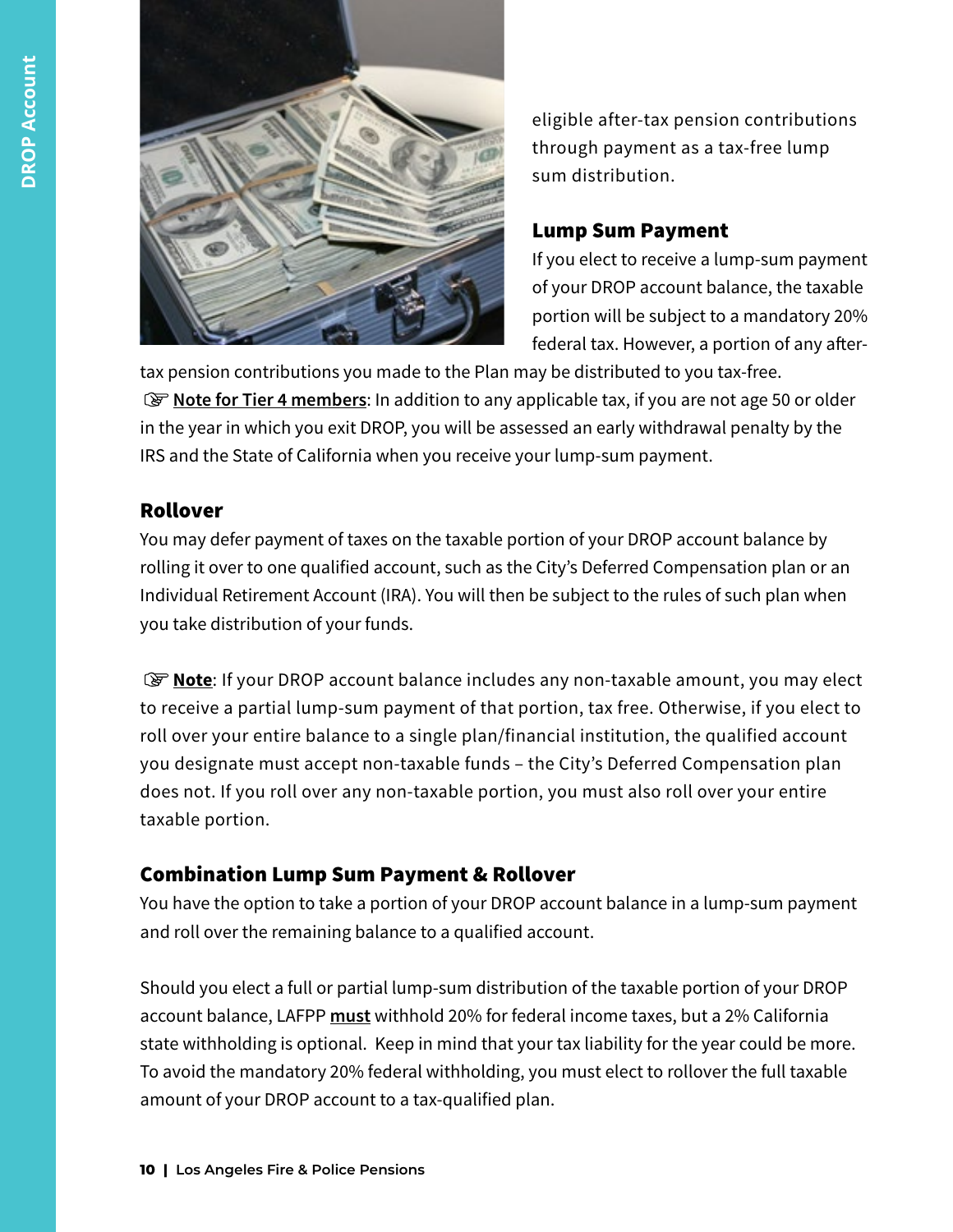**We urge you to consult with your tax and/or financial advisor prior to making your DROP distribution election so that you are aware of any financial consequences that could affect your distribution decision. We cannot advise you regarding your tax liability.**

LAFPP must receive completed distribution election forms and documentation requested by DROP/Service Pensions staff no later than 90 calendar days after the DROP exit date. In accordance with the "Special Tax Notice Regarding Your Rollover Options" (Appendix B), if you fail to meet the 90-day deadline, as a default, LAFPP will distribute your DROP account as a lump sum cash payment only, subject to a mandatory 20% federal tax withholding for the entire account balance. Any after-tax contributions will be recoverable solely from your monthly pension payments. **No interest will be applied to your DROP account once you have terminated your participation in DROP.** 

### Viewing Your DROP Account

As a DROP participant, semi-annual DROP account statements (June 30 and December 31) will be made available to you online through *MyLAFPP*, your member self-service web portal.

*MyLAFPP*, which is available from the homepage of our website (www.LAFPP.com), provides access to review your DROP balance, view semi-annual statements, beneficiary information, service purchases and calculate an estimate of the accumulated balance you will receive when you exit DROP.

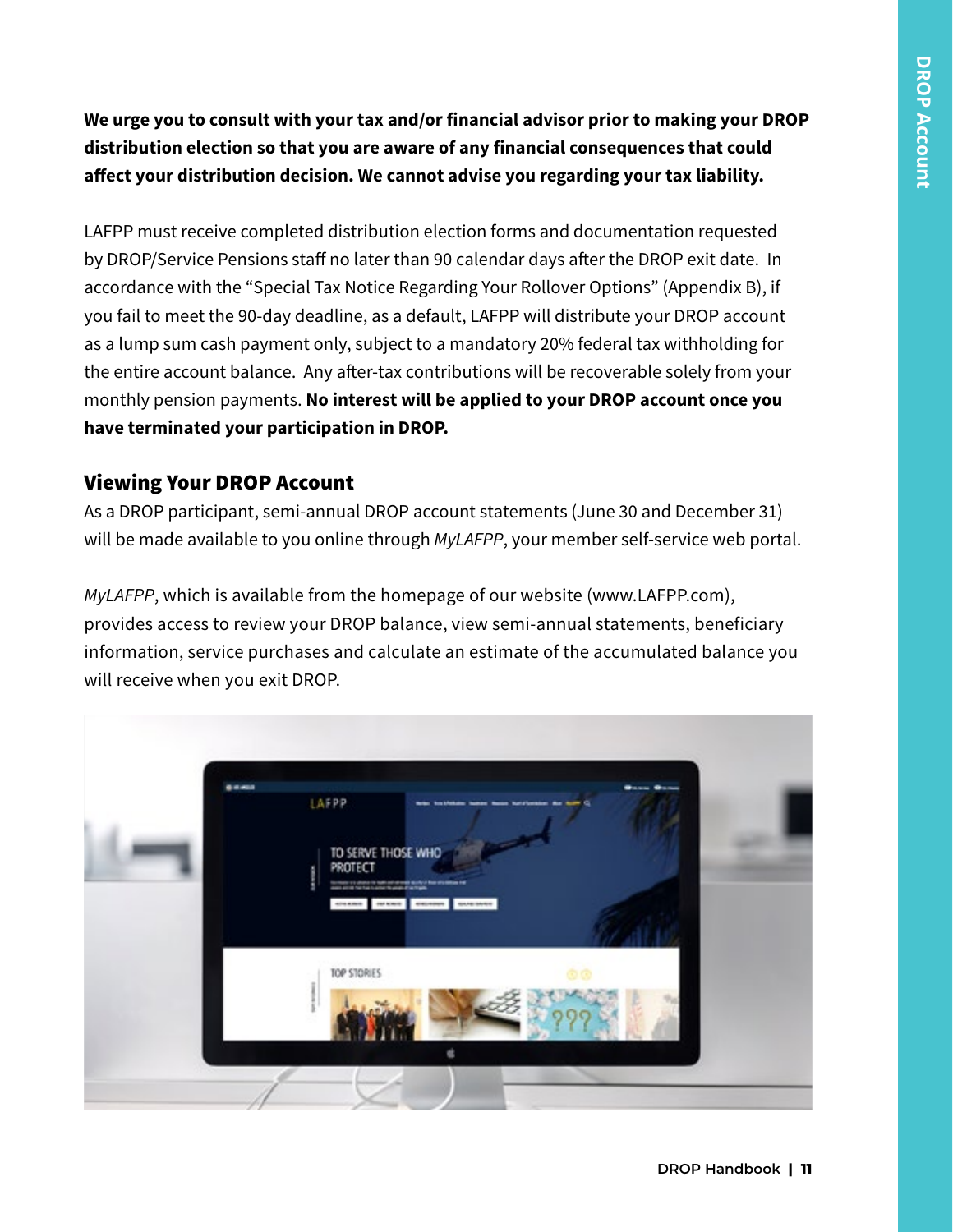# **EXITING DROP**

# Before You Exit…Plan Ahead!

You are encouraged to plan ahead **before you exit DROP**. There are some important decisions to make, people to contact and important paperwork to have on hand. You should give considerable thought to how you want your DROP account distributed **and** any applicable tax consequences and fees. You may also want to contact your health plan administrator about your retirement health and dental plan options and any special enrollment requirements at least one year prior to exiting DROP.

# Steps to Exit

Reviewing the following steps in advance will help simplify your transition into retirement:

**1. Schedule an appointment with your Department's retirement/human resources liaison** at least 90 days prior to your desired DROP exit date. Your liaison will provide you with an **Exit Letter of Intent**.

**Fire Personnel** (213) 978-3750 **Police Personnel** (213) 486-6610

**Harbor Personnel** (310) 732-3486 **Airport Personnel** (424) 646-5900

- **2. Schedule an "Exit Consultation" with the LAFPP DROP/Service Pensions Section** at least 45 days prior to your desired DROP exit date by calling (213) 279-3100. Once your appointment is scheduled, you will be emailed a DROP Exit Package. This package includes:
	- Special Tax Notice Regarding Your Rollover Options Under a Governmental 401(a) Plan – See Appendix B
	- • DROP Distribution Summary
	- DROP Distribution Election Request
	- • DROP Distribution Election and Rollover Form for the Taxable Portion (Not Yet Taxed) of the DROP Funds
	- • Financial Institution Rollover Information for Taxable Portion of DROP Funds
	- DROP Distribution Election and Rollover Form for the Non-Taxable Portion (Basis Recovery) of the DROP Funds
	- • Financial Institution Rollover Information for Non-Taxable Portion of DROP Funds
	- • LAFPP Direct Deposit Authorization for Deferred Retirement Option Plan (DROP)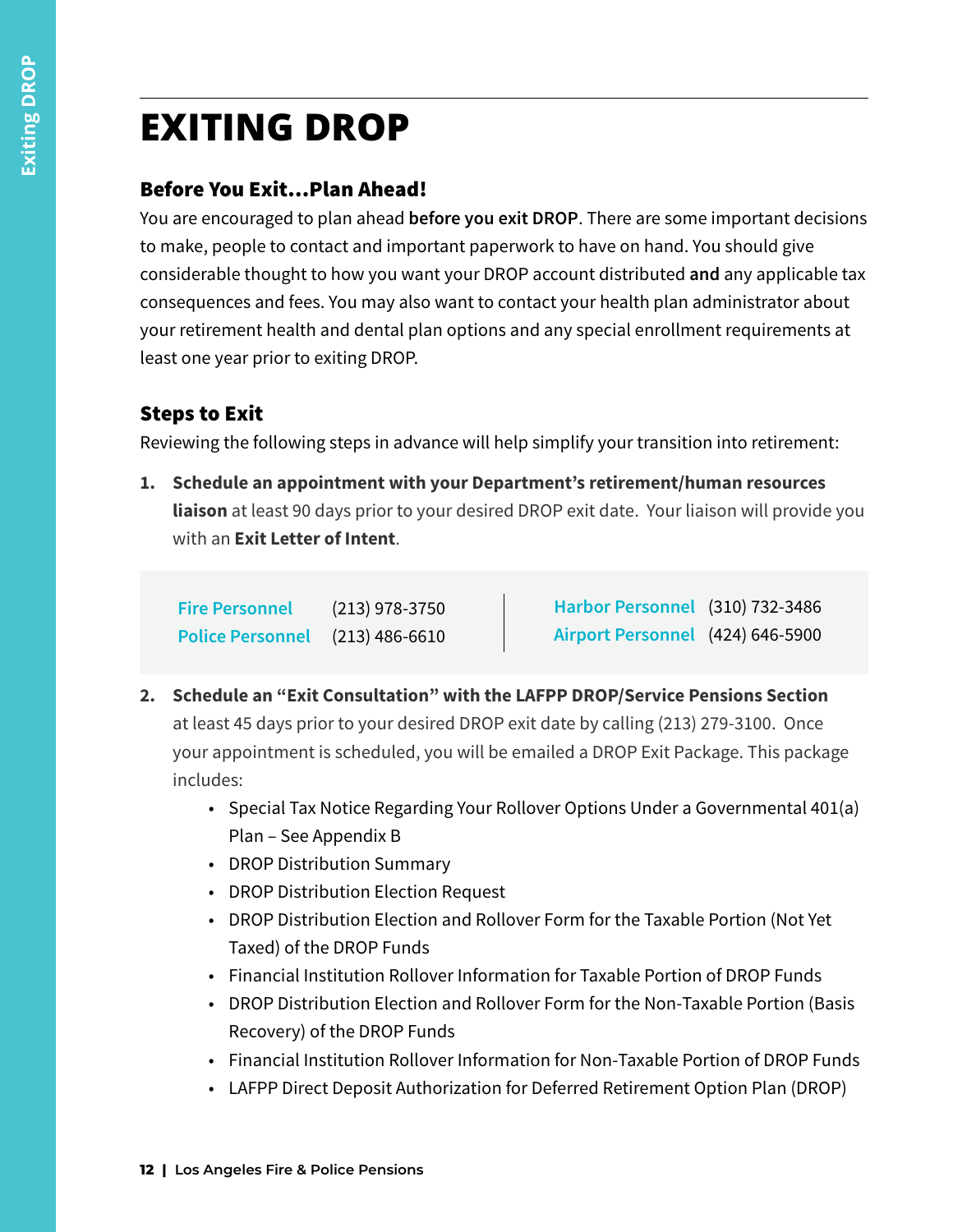- • Service Pension Information for Members Exiting DROP (See FAQ's – page 30)
- • Direct Deposit Information
- • Direct Deposit Form
- • Federal and California State Tax Withholding Information
- Income Tax Withholding Form



#### **3. Prepare for your Exit Consultation**

- Decide how you wish to receive your DROP account balance. We encourage you to consult with your tax and/or financial advisor, so you are aware of any tax or financial consequences that could affect your distribution decision.
- • Prepare to receive your monthly pension plan payments by completing the Income Tax Withholding Form and Direct Deposit Form.
- Be prepared to submit proof of the termination of any prior marriages or State-Registered domestic partnerships, if not submitted when you entered DROP.
- Bring your California Driver's License or Department Picture ID.
- **F** Note: For members who entered DROP prior to February 1, 2019, DROP distribution election documents must be submitted to the LAFPP DROP/Service Pensions Section no later than the first business day of the month of your DROP exit date in order to receive payment the last business day of your exit month.

For members who enter DROP on or after February 1, 2019, your DROP account cannot be distributed until after LAFPP has reviewed your last active payroll period in the City's payroll system and confirmed your active duty status for that final month. Depending upon your DROP exit date, this may delay the distribution of your DROP account for a minimum of one month after your exit date.

- **4. Meet with a LAFPP DROP/Service Pensions Counselor** to review, submit and receive the following checklist items:
	- • Submit your Exit Letter of Intent (LOI)
	- • Submit your DROP Distribution Election Request
	- Submit completed Distribution Election and Rollover Forms (Taxable and Non-Taxable Portions of the DROP Funds)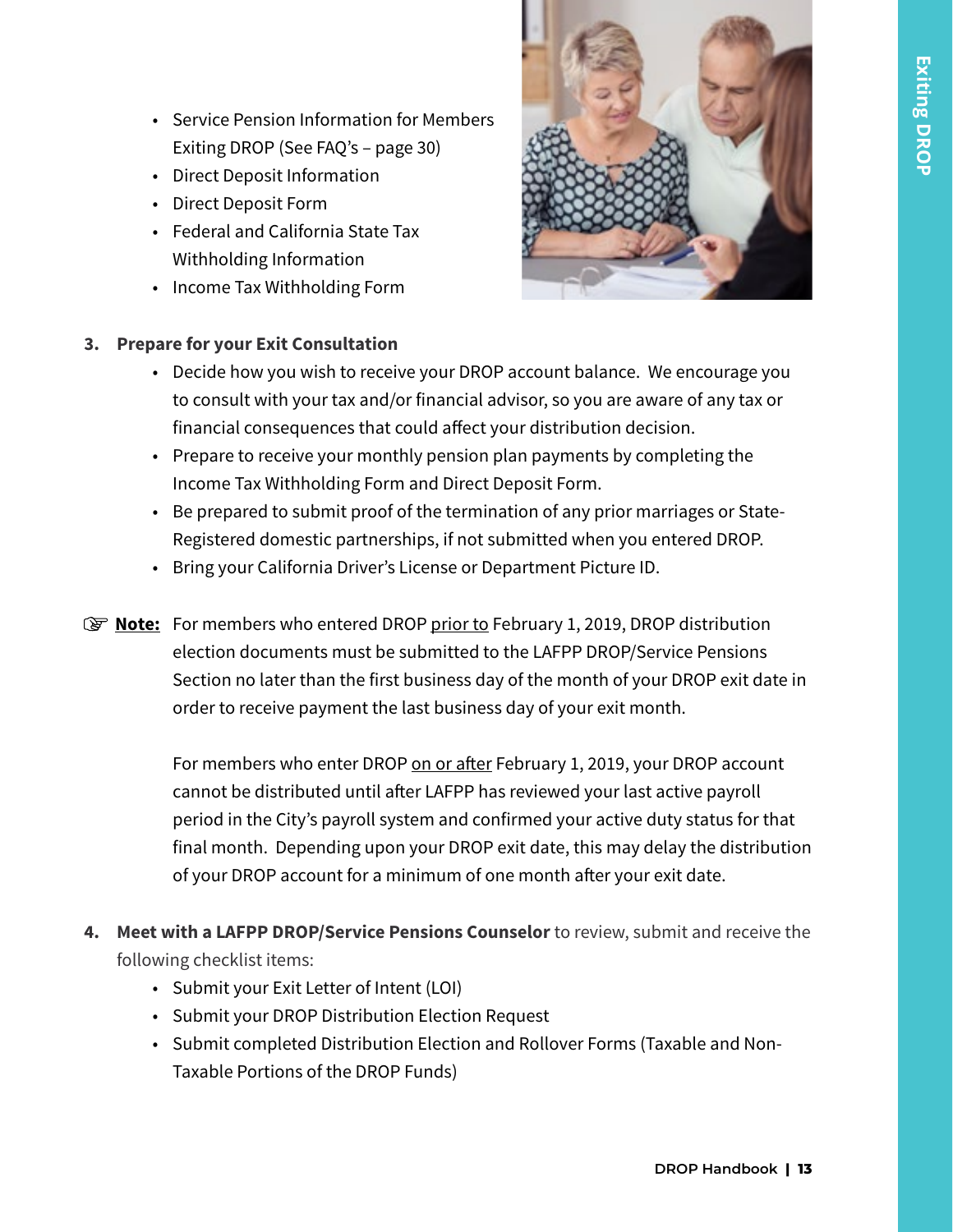- Submit Financial Institution Rollover Information (Taxable and Non-Taxable Portions of the DROP Funds)
- Submit completed LAFPP Direct Deposit Authorization For Deferred Retirement Option Plan (DROP)
- Submit completed Direct Deposit Form for your monthly pension payments
- Submit completed Income Tax Withholding Form
- Receive an estimate of your DROP balance at exit and monthly service pension benefit, including any community property division(s)
- • Review pension roll deadlines

In addition, an LAFPP Medical and Dental Benefits Counselor will meet with you to discuss:

- Health plans available to retirees
- • Health Subsidy Medicare and Non-Medicare
- Dental Subsidy
- Health Insurance Premium Reimbursement Program
- **5. Take Distribution of Your DROP Account**  Your DROP account distribution will be mailed to you, directly deposited to your bank account and/or rolled over to an IRA or taxqualified plan of your choice on the last business day of the month (see the Note on item #3 above regarding the timing of distributions).

**Note:** Late submission and/or changes to your DROP exit date will delay distribution of your DROP account. DROP balances do not accrue interest once you have exited DROP.

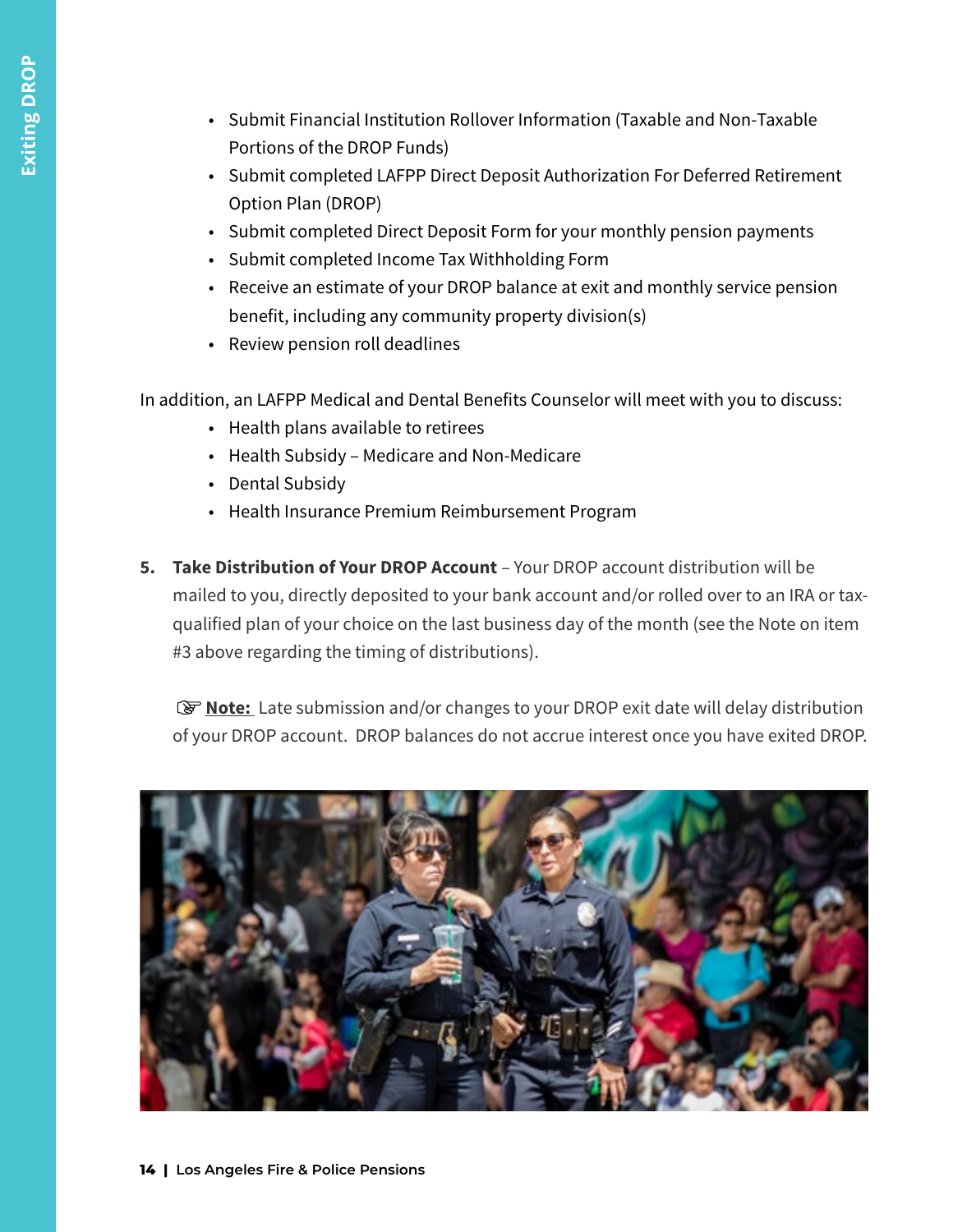

# **DROP AND YOUR HEALTH/DENTAL SUBSIDY BENEFITS**

While participating in DROP, your health and dental benefits are administered the same as they were before you entered DROP. Once you exit DROP and terminate employment, your health and dental premiums become your responsibility. However, to minimize your out-ofpocket expense, you may be eligible to receive a health and/or dental subsidy benefit if you are at least age 55 at the time of your DROP exit.

Los Angeles Fire and Police Pensions administers the health and dental subsidy benefits. For information on subsidy eligibility requirements, please contact the Medical and Dental Benefits Section at (213) 279-3115. Please note, in order to receive a health or dental insurance subsidy, you must be enrolled in an LAFPP Board-approved plan (i.e., a plan offered by LAFRA, LAPRA, UFLAC and/or LAPPL) or participate in the Health Insurance Premium Reimbursement Program.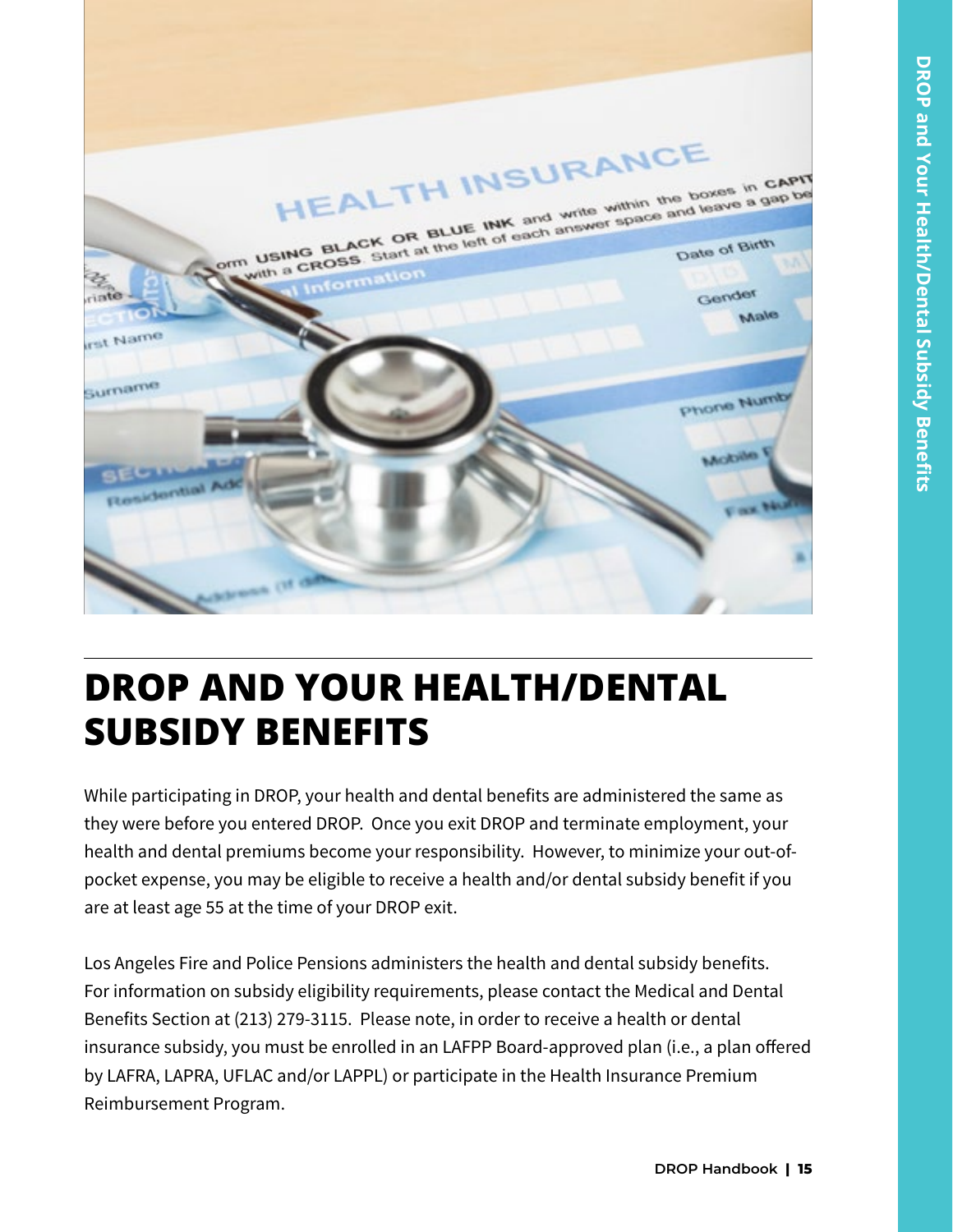# **INJURED OR DISABLED WHILE IN DROP**

# Injury on Duty

If you are injured on duty (IOD) while in DROP and you remain on IOD status at the conclusion of your DROP period, you must exit DROP at that time. However, you are permitted to continue on IOD status with your employing Department, but you will not be eligible to receive distribution of your DROP account until your retirement status is determined. **Keep in mind that interest will not be applied to your DROP account once you have exited the program.**

If you subsequently decide to take a disability retirement, you are required to forfeit your DROP account. However, if you elect to take a service retirement and distribution of your DROP account, you will be required to repay any IOD pay earned after the last day of your participation in DROP.

### **Additional IOD provisions for participants who enter on or after February 1, 2019:**

While in DROP, if you should incur a serious injury on duty and are admitted to the hospital for a minimum of three (3) consecutive days or longer as a direct result of that injury, your participation will not be suspended during the first twelve (12) calendar months following the date of injury and you will continue to receive your DROP monthly deposit. Upon conclusion of the twelfth month following the date of injury you must spend at least 112 hours on active duty status in order to receive the DROP monthly deposit.

Your participation in DROP will be suspended for any calendar month in which you do not spend at least 112 hours on active duty status. You will be eligible to participate in DROP for a maximum of thirty (30) additional months beyond your original 60-month participation period. Your participation can only be extended for as many months as your participation is suspended. **No interest will accrue nor be credited to your DROP Account after completion of the sixtieth (60) month following your DROP entry date.** 

# Disability Pension

If you apply for and receive a disability pension while participating in DROP, your length of service and pay adjustments, etc., are restored and brought current as if you never entered DROP. However, you **must** forfeit your entire DROP account should you receive the disability pension. **Once you have taken distribution of your DROP account, you are no longer eligible to apply for or receive a disability pension.**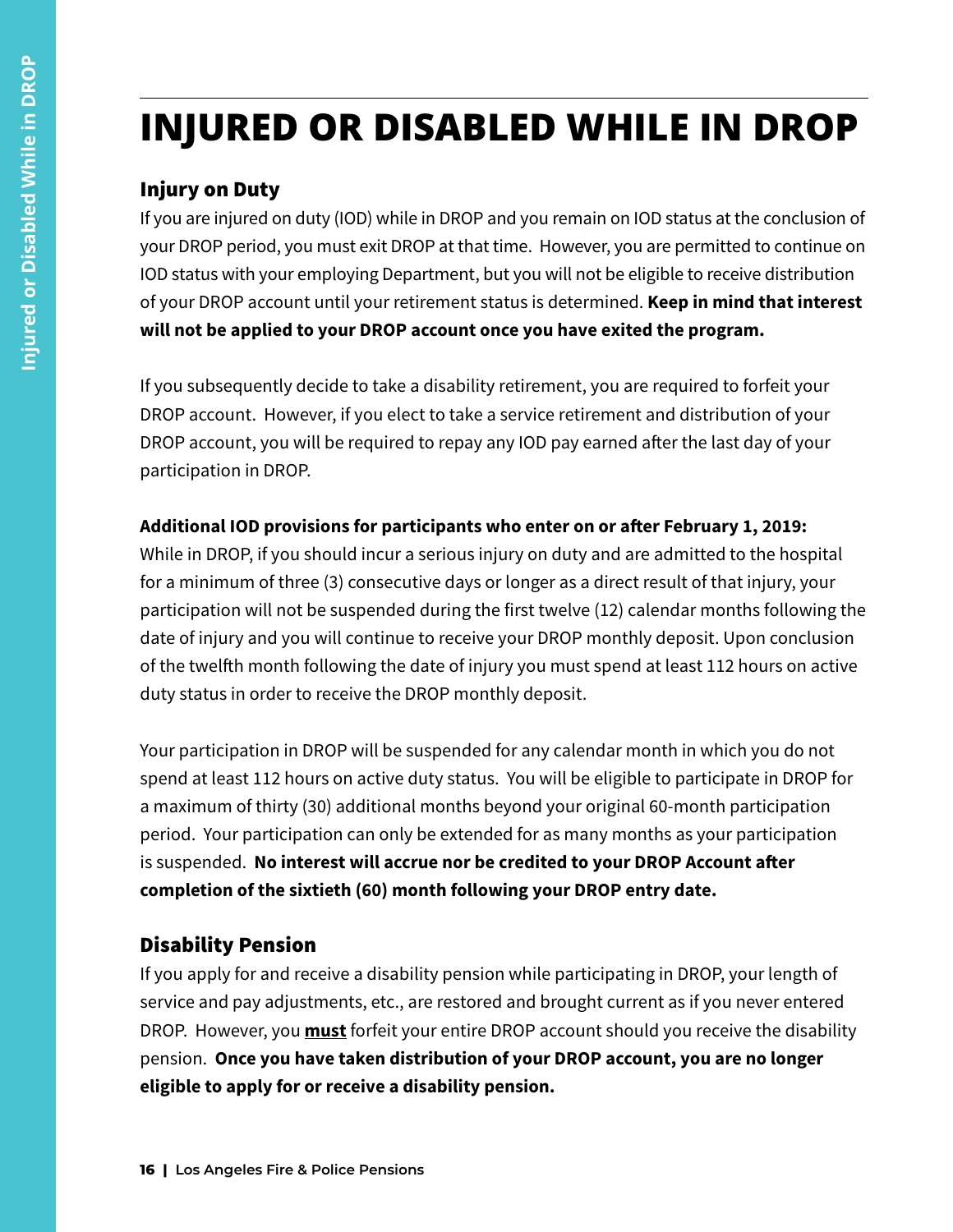# **DEATH OF A DROP MEMBER**

# Designation of Beneficiary

We encourage you to name a beneficiary for your DROP account should you die prior to actual retirement and not leave a surviving spouse/domestic partner. If you do not designate a beneficiary and you are married, your spouse will automatically be the beneficiary. If you are not married and do not designate a beneficiary, your DROP account shall be distributed as a lump-sum to your estate.

# Nonservice-Connected Death

Should you die of nonservice-connected causes, the normal post-retirement survivor pension benefits provided by your tier will be paid to your qualified survivor(s), in addition to the proceeds of your DROP account.

# Service-Connected Death

If your death is determined to be service-connected, in lieu of the survivor benefits described above, your Qualified Surviving Spouse/Domestic Partner may choose to forfeit your DROP account and collect a "Service-Connected" survivor pension based on your salary and years of service as if you never entered DROP.

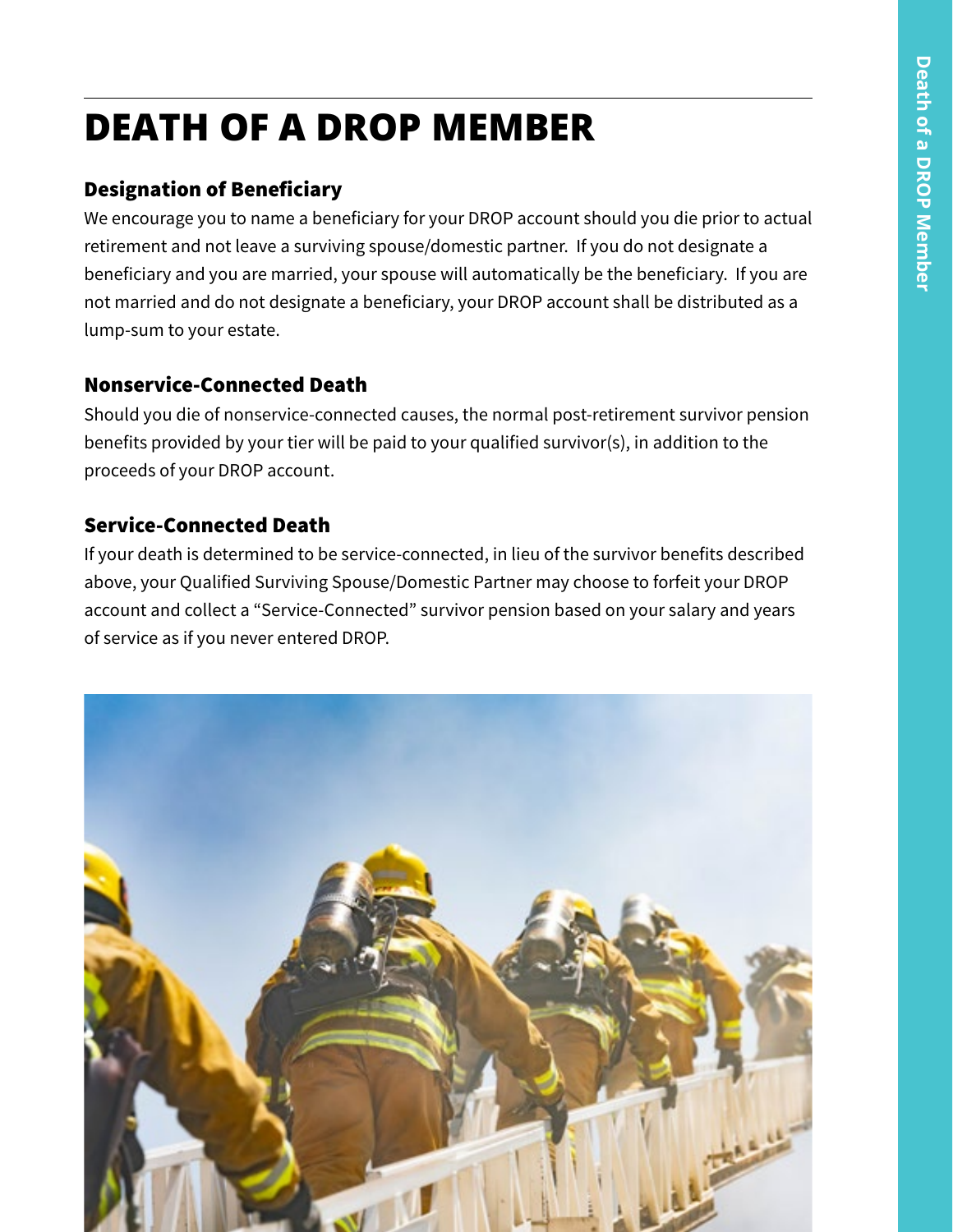# **MISCELLANEOUS PROVISIONS**

# Amendments to DROP

Per the Los Angeles Administrative Code, the City must conduct an actuarial study at least every five years to determine whether DROP is maintaining cost neutrality and/or meeting the City's goals of retaining sworn personnel. However, any changes to the provisions of DROP after you have entered will not apply to you. Your agreement to enter DROP will be subject to the provisions in effect on the day you entered.

# Dissolution of Marriage and DROP

Some or all of your DROP account and/or subsequent monthly pension benefit may be subject to division of community property pursuant to your dissolution judgment or order. This means your former spouse may have a claim to a portion of your DROP account and may be entitled to a share at the time the proceeds from your DROP account are distributed. You may wish to check with your attorney regarding this issue. **Your DROP account will not be distributed until your dissolution(s) is(are) on file with LAFPP.**

Recent court orders are more likely to address the community property division of a member's service pension entitlement and his/her DROP account. While most orders issued in the past only address the division of the member's service pension entitlement, the Public Pensions General Counsel Division of the City Attorney's Office has advised Los Angeles Fire and Police Pensions that such a division would likewise apply to the member's DROP account (since the funds contained in the DROP account consist of the member's service pension entitlement). However, the City Attorney will need to review the language in *your* court order.

You are encouraged to submit a copy of your court order (signed by the attending judge) to us before you decide to enter DROP or, if issued while in DROP, upon receipt. The City Attorney's Office will review the order and prepare a memorandum for us, indicating how your DROP account should be divided.

If you are currently paying your former spouse his/her share of your pension from your paycheck while you continue to work ("Gillmore order"), the DROP account may well be your separate property. However, a copy of the order should still be submitted to us so that the City Attorney can review it and make the final determination. Also, if you believe you were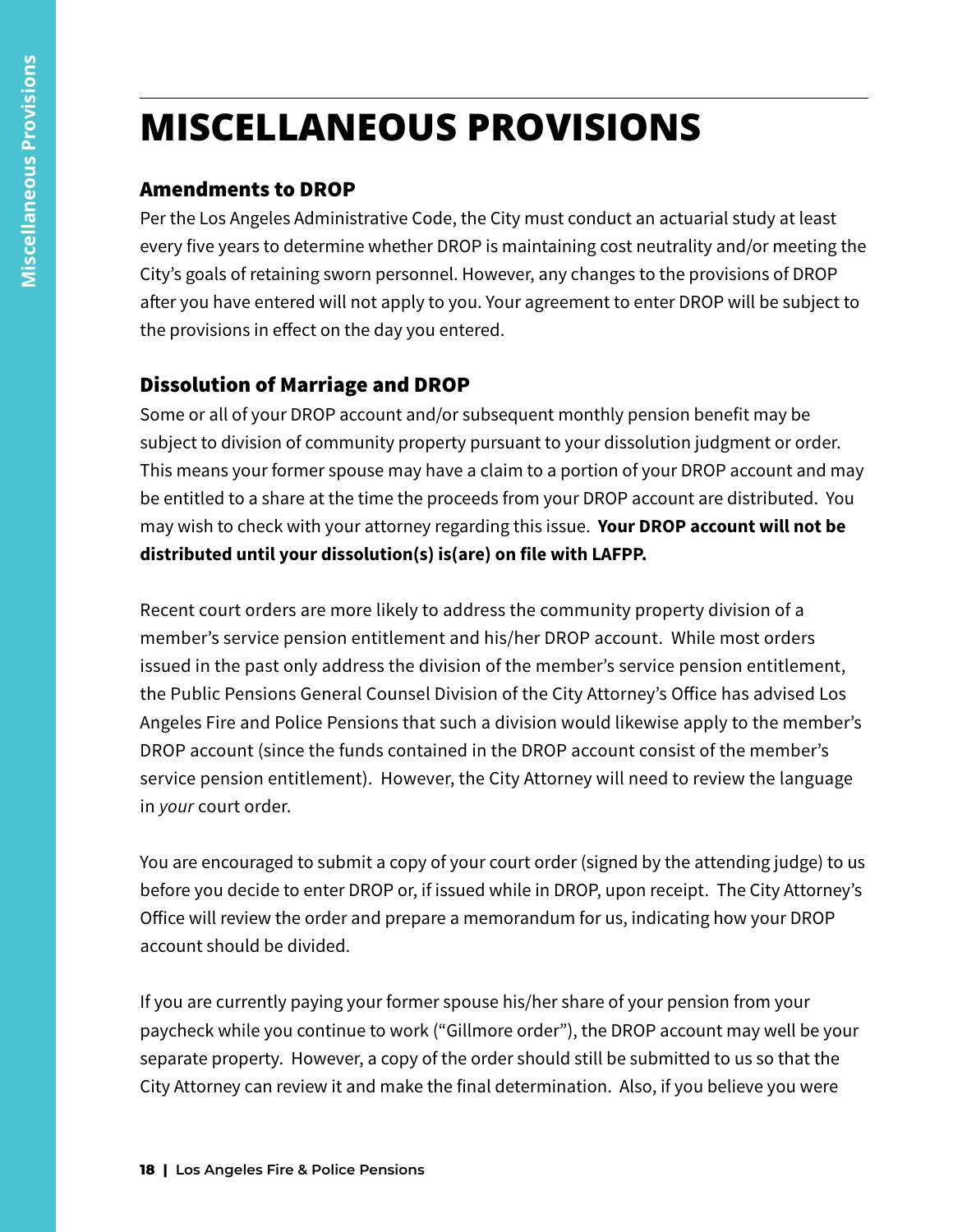awarded all the interest in your pension and thus should get all of your DROP account, the order will still need to be reviewed.

Some members who are paying spousal support to a former spouse believe that this payment exempts their DROP account from community property division. Again, this will depend upon the wording of the order, which must be reviewed by the City Attorney. If you will be returning to court to look at this issue, we recommend that you have any proposed order reviewed by the City Attorney's Office prior to entry.

If you are going through dissolution of marriage now – or should you go through one in the future – it is recommended that the order specifically address who receives the DROP account or how it is to be divided. Sample provisions provided by the Public Pensions General



Counsel Division of the City Attorney's Office make reference to the DROP account.

If for any reason the City Attorney's Office advises that your court order is not sufficiently clear to determine how your DROP account is to be divided, you may have to go back to court.

The Public Pensions General Counsel Division of the City Attorney's Office can be contacted at (213) 978-6800 should your attorney have any questions.

### Compliance with Applicable Provisions of the Internal Revenue Code

DROP must comply with the requirements of the Internal Revenue Code. As such, the guidelines for DROP balance rollovers and applicable tax deferrals that are detailed in this handbook meet the provisions of the Code. In addition, Section 415 of the Code limits the amount of benefits a defined benefit plan, such as LAFPP, can pay its members. The limit for each individual is determined by the limit established by the IRS and in effect during the calendar year in which he/she retires. In the case of DROP members, the determination is based on the year in which the member enters DROP. This annual benefit limit may be adjusted by the IRS annually for cost of living adjustments.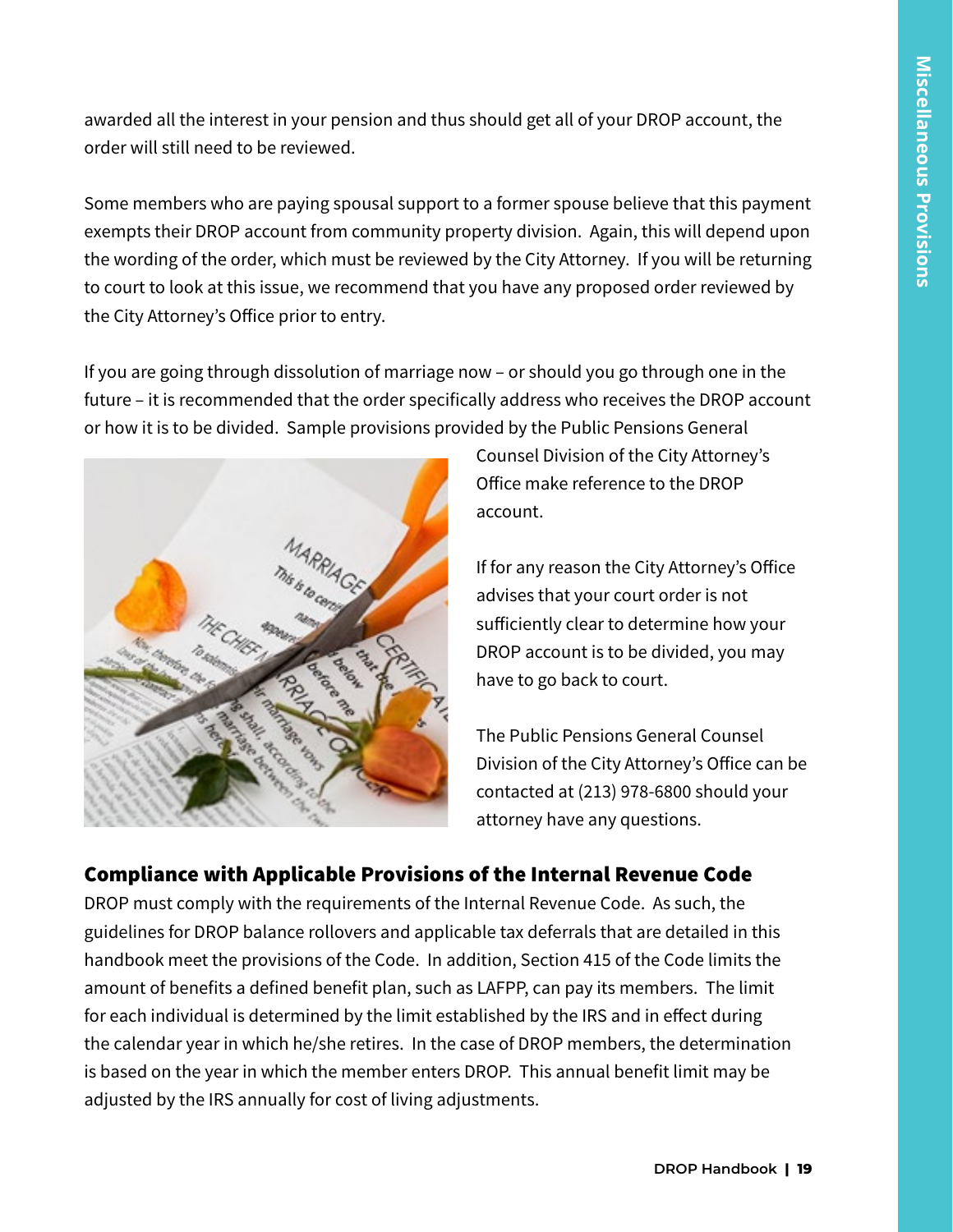**Miscellaneous Provisions Miscellaneous Provisions**

Not all LAFPP DROP participants, retirees or survivors are affected by the Section 415 limit. However, determination of whether your pension benefit will be subject to this limit can only be made when you get ready to exit DROP. If it is determined that your pension benefit is limited under Section 415, **you are still entitled to and will receive your full benefit if you are a member of Tiers 2, 3, 4 or 5.** However, your monthly pension benefit will be distributed to you in two separate payments. The portion of your monthly pension benefit that exceeds the Section 415 limit will be issued in a separate payment through the City's Excess Benefit Plan. (Tier 6 members are not covered by the City's Excess Benefit Plan. Los Angeles City Charter Section 1720 restricts benefits payable to Tier 6 members to the Internal Revenue Code Section 415 limitations.)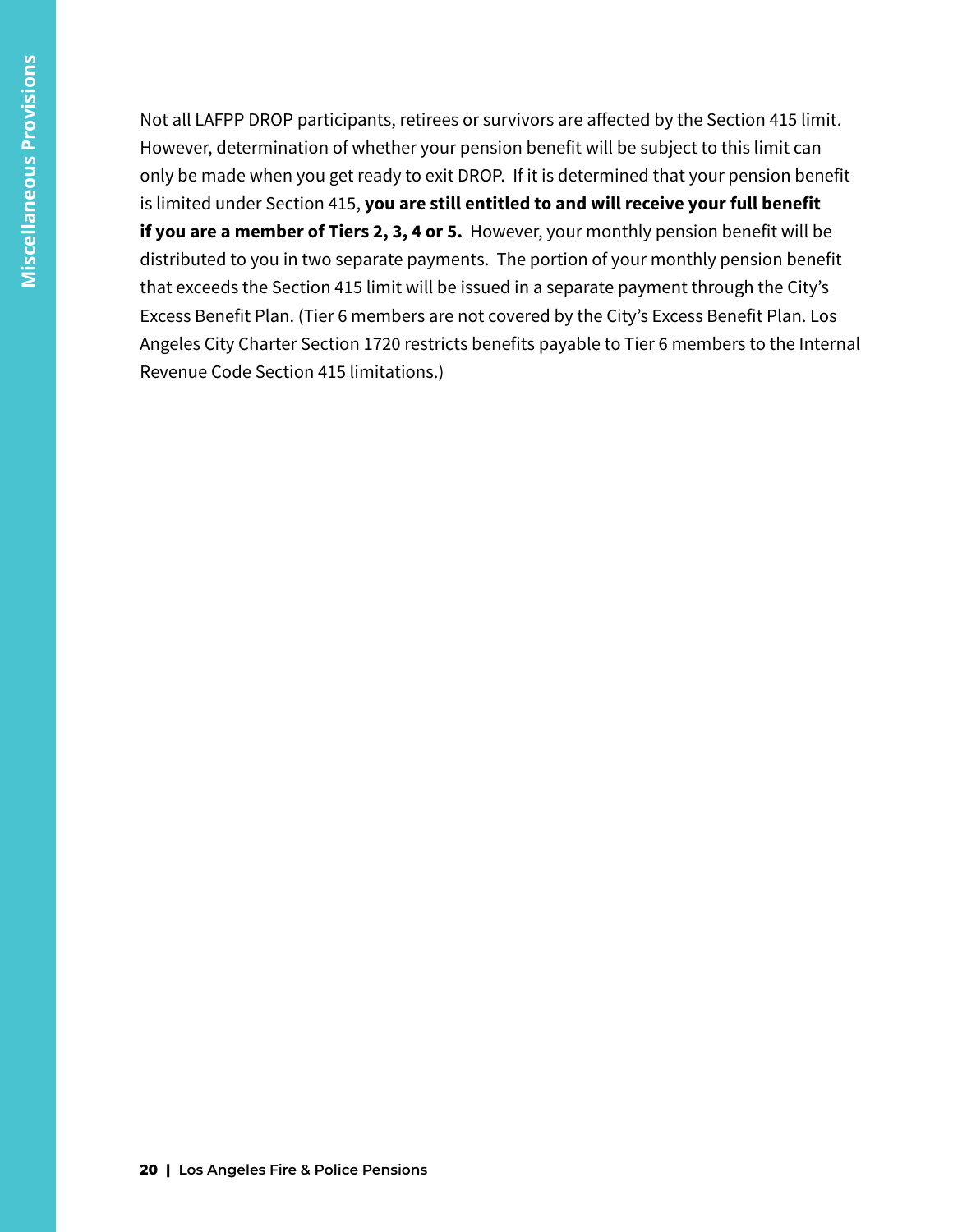# **DROP FREQUENTLY ASKED QUESTIONS**

This information is designed to provide a quick reference tool for information about DROP and is intended to assist you in making the decision whether or not to participate in the program. It should be used as a supplemental document and not a replacement for the provisions outlined in the Los Angeles Administrative Code (LAAC). Should any discrepancy between this information and the LAAC arise, the provisions in the LAAC shall prevail.

### Entering DROP

- **1. Why do I have to sign the various releases, waivers and covenants that are contained in the DROP election application? What happens if I refuse to sign them?** The various releases, waivers and covenants are designed to protect you, LAFPP and the City. We have done our best to disclose to you all of the advantages, as well as disadvantages, of DROP. You must sign all required forms in order to participate in DROP.
- **2. Can the provisions of DROP be changed?**

Yes, but if you are already in DROP, you will not be affected by any changes to the DROP ordinance.

#### **3. What is the effective date of my DROP participation?**

The same date you elect to make your service pension effective. You must be on active duty status on your DROP entry date.

#### **4. What constitutes "active duty status" for purposes of entering DROP?**

For purposes of entering DROP, active duty status includes light-duty status, but excludes sick, vacation, injured on duty, administrative leave and all other types of non-working status. (See charts on page 5 for more information.) If you are on a non-working status, your intended effective date of DROP participation will be adjusted to reflect the date you return to active duty/working status. The City Administrative Officer has determined which payroll codes constitute active duty status for purposes of this provision.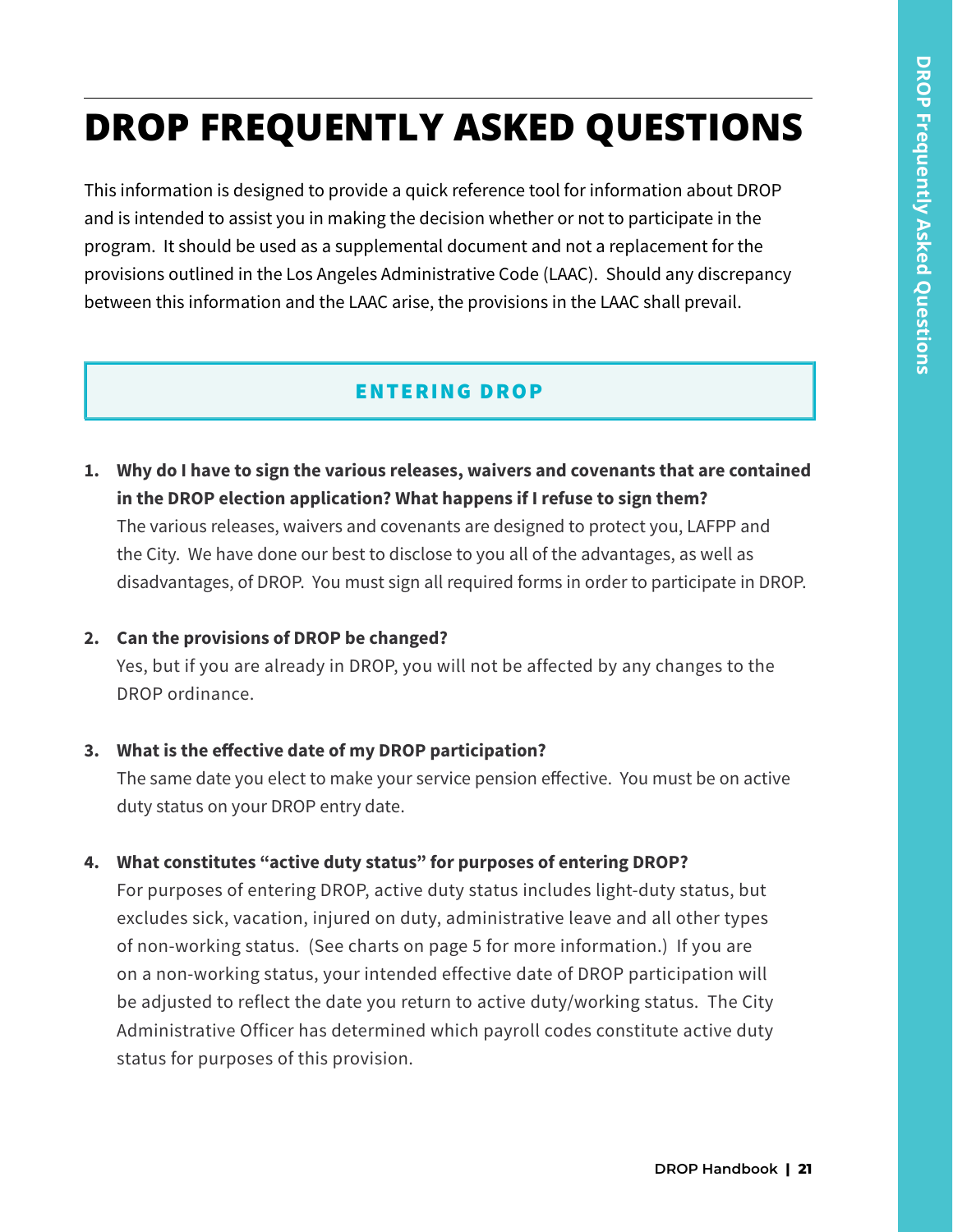#### **5. What if I want to revoke my DROP election?**

To revoke your entry into DROP, you must **submit a DROP Revocation Notice no later than the day prior to your DROP entry effective date**: The Notice may be submitted **in-person**, during regular business hours, at 701 E. 3rd Street, Suite 200, Los Angeles, CA 90013, **by fax** directed to (213) 628-7716, or **by email** sent to dropsp@lafpp.com. It must be received before the close of business at 4:30 p.m., or if faxed or emailed, by 11:59 p.m. The effective date of revocation is established only upon receipt of the Notice prior to the DROP entry effective date and upon signature thereupon by LAFPP administrative staff. If you do not revoke your election before your DROP entry effective date, your decision to enter DROP and to terminate sworn employment at the end of the DROP period will be **irrevocable**. Consult with outside advisors (e.g., your own attorney, accountant, tax advisor or other professional) prior to making your decision to enter DROP.

#### **6. When do I choose a beneficiary for my DROP account?**

We encourage you to designate your beneficiaries for your DROP account when you enter DROP. You may change your beneficiary designation at any time prior to exiting DROP. As your marital status or family circumstances change, it is advisable that you review your designations to ensure that the person(s) named as your DROP beneficiary(ies) is/ are the person(s) you want named. Overlooking this matter may have very serious and undesirable consequences.

**Note:** Your choice of a beneficiary cannot defeat any community property interest awarded to a former spouse in a dissolution.

#### **7. Can I receive a refund of my pension contributions?**

No. Once you have enrolled in DROP, you are no longer eligible for a refund of pension contributions.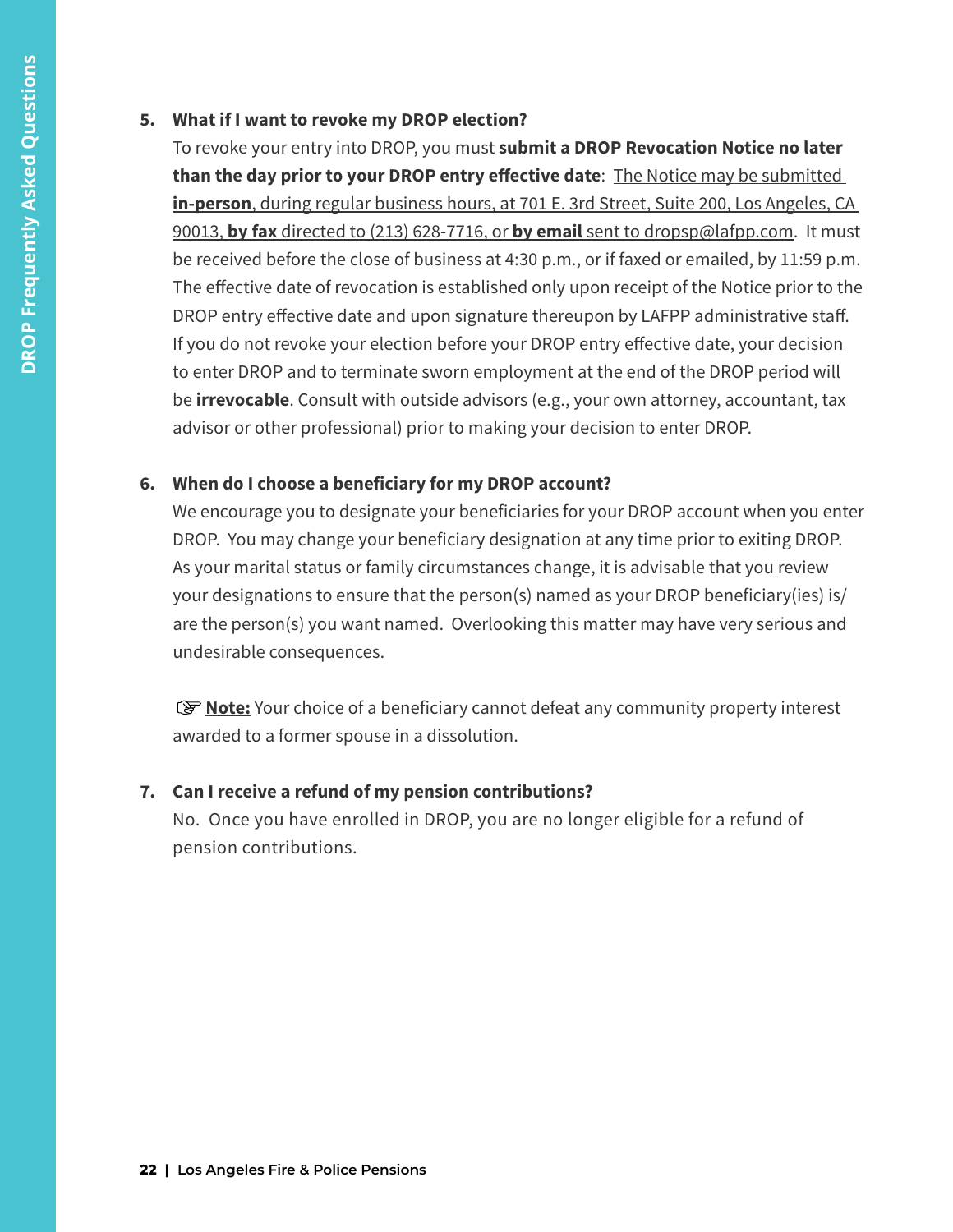# your drop account

#### **8. How much interest will my DROP account earn?**

Interest is earned at an annual percentage rate of 5% and your account will be credited with interest earned semi-annually, on June 30 and December 31. No interest shall accrue after you terminate DROP participation.

#### **9. Will I be able to take a loan from my DROP account?**

No. The provisions of DROP do not allow you to take a loan from your DROP account.

#### **10. Can I get an estimate of how much money my DROP account will accumulate?**

Visit our website at www.lafpp.com and access MyLAFPP, our Internet-based member information portal. Click on the "Log In" button in the MyLAFPP box. Once you are logged into MyLAFPP, you can calculate an estimate of how much money will accumulate in your DROP account.

#### **11. When can I see information on the balance in my DROP account?**

Semi-annual DROP statements are available on our website the first week of January and July in MyLAFPP. Additionally, you can log in to MyLAFPP to view your balance at any time.

#### drop participation

#### YOUR STATUS IN DROP

### **12. Will I receive any service credit for retirement benefit calculation purposes for the time I am in DROP?**

No. Service credit is determined as of the time you enter DROP and no additional credit will be given for any time while you are in DROP. Any prior service time such as Lost Service Time (Tier 2), Workers' Compensation State Rate Time, recruit training time (Tiers 3, 4, 5 and 6) or time under the Public Service Purchase (PSP) Program, must be purchased prior to enrollment in DROP in order for that time to be counted toward your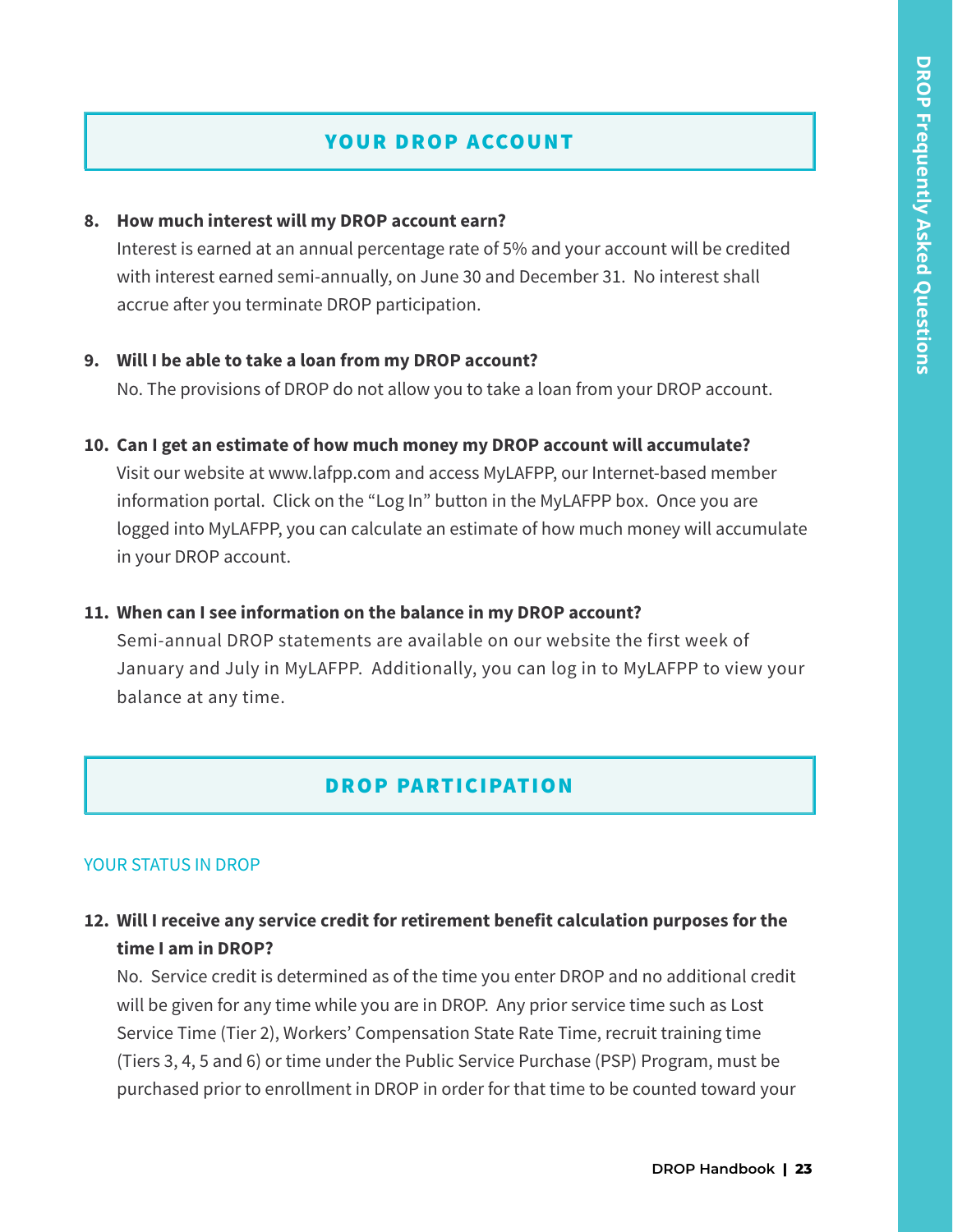years of service credit. Also, you may want to consider working to the end of the payroll period immediately prior to your date of retirement/DROP entry date if you wish to receive credit toward your years of service for that pay period.

#### **13. Will I pay contributions into the retirement system while I'm in DROP?**

Yes. To maintain the requirement in the LAAC that DROP be cost neutral, both your contributions and the City's contributions will continue while you are in DROP. Your contributions will continue at the rate and for the length of time specified for your tier, as shown in the chart below. Additionally, members of Tiers 2 - 5 who elected to pay the 2% "opt-in" contributions will continue to make these contributions until they have done so for 25 years. All member contributions go into the LAFPP Service Pension Fund and are not applied to your DROP account.

|                   | If you are in this tier  Your pension contribution<br>percentage is | <b>Your contributions stop</b><br>after you complete |
|-------------------|---------------------------------------------------------------------|------------------------------------------------------|
| Tier 2            | 7%                                                                  | 30 years of service                                  |
| Tier 3 or Tier 4  | $8\%$                                                               | 30 years of service                                  |
| Tier 5            | 8% or 9%*                                                           | 33 years of service                                  |
| Tier <sub>6</sub> | 9% plus<br>$2\%$ **                                                 | 33 years of service<br>25 years of service           |

Members will contribute 8% and the City will contribute 1% if the Pension Plan is at least 100% actuarially funded for pension benefits. If the Plan's funding for pension benefits is below 100%, Tier 5 members will contribute 9%.

\*\* Additional contributions to support funding of retiree health benefits.

# **14. While I'm in DROP, will my pension contributions cease when I reach the maximum years of service (YOS) for my tier?**

Yes. Although you no longer earn YOS credit as a DROP participant, YOS does count toward the maximum number of years in which you must make pension contributions. For example, a Tier 3 member entering DROP upon completing 28 YOS would cease making contributions after two years of participation in DROP.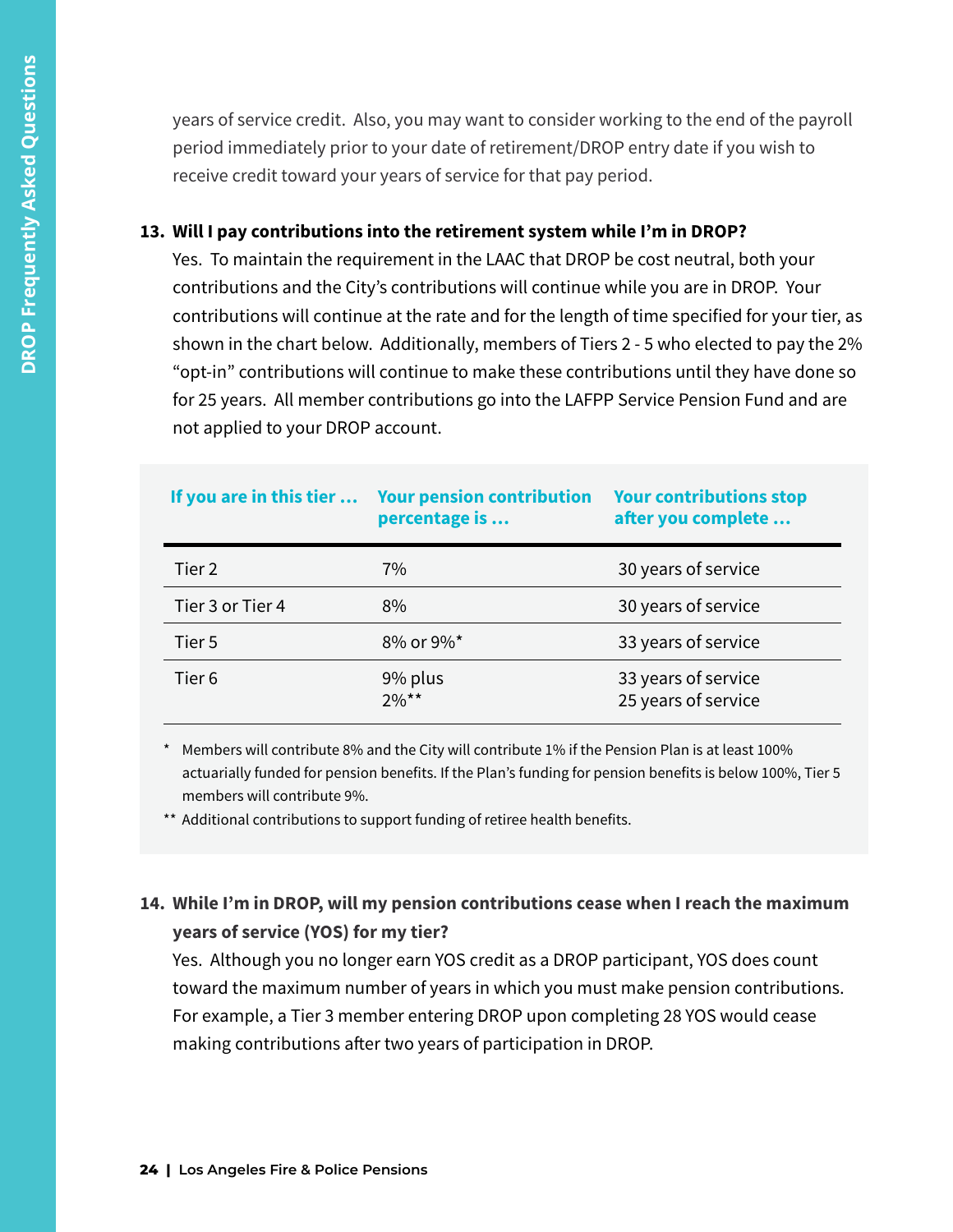#### **15. What happens to my sick, vacation and overtime accruals when I enter DROP?**

While you are in DROP, you are still considered an active employee for purposes of sick, vacation and overtime accrual. Your operating Department will make payouts of unused sick, vacation and overtime when you terminate employment with the City. Sick, vacation and overtime cannot be used beyond the end of your DROP participation period.

#### **16. Will I receive cost of living adjustments to my pension payments?**

Yes. Cost of living adjustments (COLAs) for your tier will be applied to your monthly service pension while you are in DROP; however, the amount of the COLA is capped at +/- 3% for all tiers, as shown below. Note that in the event of a negative COLA, your pension will never be adjusted to less than your original pension amount.

#### **If you are in this tier … Your maximum COLA percentage while you are in DROP is...**

| Tier $2^*$ , Tier 3 or Tier 4 $+/-3\%$ |                             |
|----------------------------------------|-----------------------------|
| Tier 5 or Tier 6                       | $+/-3\%$ with a COLA bank** |

\* COLA is uncapped for retired Tier 2 members after they officially retire (no longer participate in DROP).

\*\* Any increase in the local Consumer Price Index (CPI) above 3% is put in the "COLA bank". The COLA bank is drawn from in future years, whenever the CPI does not reach at least 3%. In such years, some or all of the COLA bank balance is drawn upon to increase the COLA up to the maximum of 3%.

#### **17. Can I participate in both DROP and the City's Deferred Compensation program?**

Yes. As long as you are an active employee receiving a salary you may contribute to Deferred Compensation, a retirement savings program administered by the City's Personnel Department. Deferred Compensation is a deduction taken from your active salary while your DROP account is a retirement benefit administered by LAFPP.

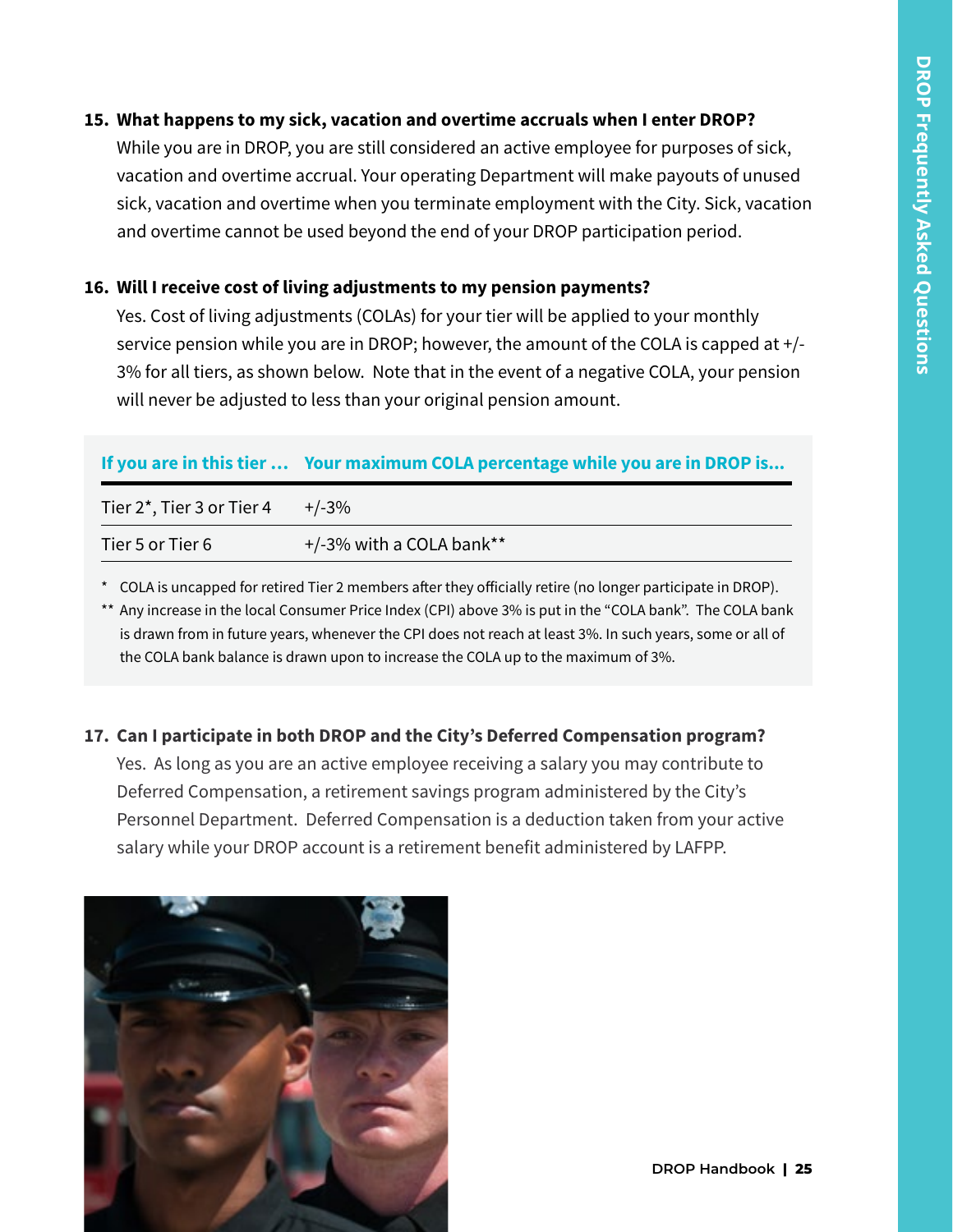#### Changes in Your Salary or Separation from Service

#### **18. What happens if I am promoted while in DROP?**

The amount of your retirement benefit, both the amount credited to your DROP account and the amount you will eventually receive as a monthly pension when you terminate employment and retire, are frozen at the time of entry. Therefore, your DROP account and pension will not reflect the additional pay from your promotion. If you think a promotion may be forthcoming, you may want to consider delaying your entry into DROP. You may wish to also consider that your monthly pension entitlement, if in Tiers 3, 4 or 5, is based upon the calculation of a 12-month Final Average Salary, and if in Tier 6, upon a 24-month Final Average Salary.

#### **19. What happens if I am demoted while in DROP?**

The amount of your retirement benefit, both the amount credited to your DROP account and the amount you eventually receive as a monthly retirement allowance, will not be affected by any reduction in your salary that accompanies the demotion.

#### **20. What happens if I am terminated while in DROP?**

Being fired automatically terminates your participation in DROP. At your request, distribution of your DROP account will be withheld while the appeal of your discharge is pending. Should you be reinstated, you may continue to participate in DROP if the account has been withheld, and the original period of DROP participation will continue but cannot exceed the original 5-year/60-month limit (plus any additional months where your DROP participation was suspended, applicable to members who enter DROP on or after February 1, 2019 – up to 30 additional months). If the DROP funds have been distributed, you cannot return to sworn employment or continue in DROP even if your termination is overturned.

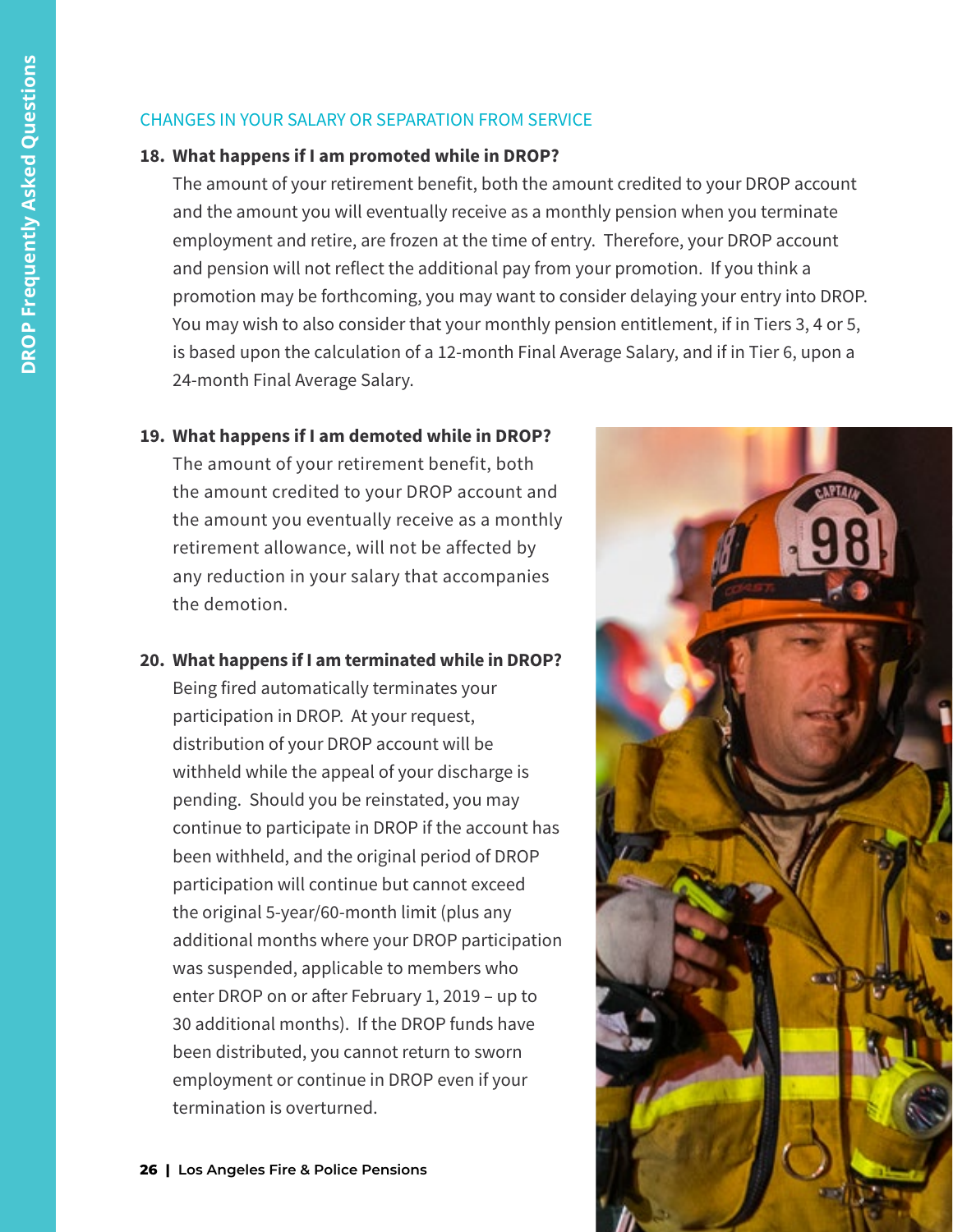#### **21. What happens if I resign while in DROP?**

Resigning from sworn employment with the City will automatically terminate your participation in DROP and you will be deemed to have retired. You will begin receiving your monthly retirement benefit and will have to decide how you wish to have your DROP account distributed. (See Question 29 for more information.)

#### Injury, Disability or Death

#### **22. What if I am on injured on duty (IOD) status while in DROP?**

In the event you are injured on duty any time during your DROP participation period and you happen to remain on IOD status on your mandatory DROP exit date, you must still exit the program, unless you entered DROP on or after February 1, 2019. You are allowed



to continue on IOD status with your Department. If you continue on IOD status after exiting DROP, you will not become eligible to receive distribution of your DROP account until your retirement status is determined. **Once you have exited the program, interest will stop accruing to your DROP account.** 

If you entered DROP on or after February 1, 2019, and your DROP participation was suspended due to an on-duty injury (or you otherwise did not meet the 112-hour minimum for active duty status in one or more calendar months), you will be eligible to participate in DROP for as many months as your participation is suspended for a maximum of thirty (30) additional months beyond

your original 60-month participation period.

If you subsequently decide to take a disability retirement, you are required to **forfeit** your DROP account. However, if you elect to take a service retirement and distribution of your DROP account, you will be required to repay any IOD pay earned after the last day of your participation in DROP.

#### **23. What happens if I join DROP and then become disabled?**

If you apply for and receive a disability pension, your years of service credit and active pay adjustments, etc., are restored as if you never entered DROP. However, you must **forfeit** your entire DROP account should you receive the disability pension. Once you have received your DROP account funds, you are no longer eligible to apply for or receive a disability pension.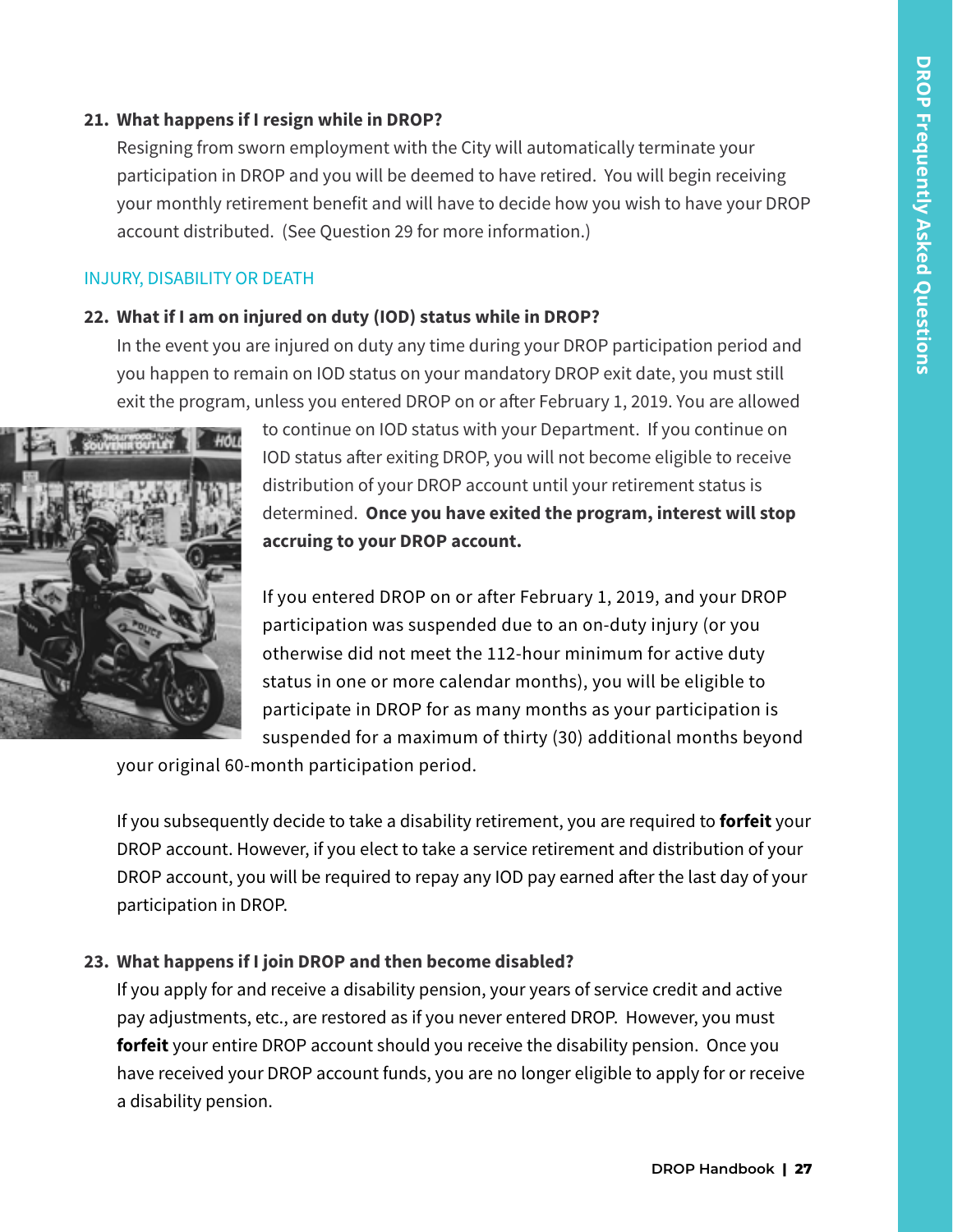#### **24. What happens if I die while in the DROP Program?**

**Nonservice-Connected Death:** Should you die of nonservice-connected causes, the normal post-retirement survivor pension benefits provided by your tier will be paid to your qualified survivor(s), in addition to the proceeds of your DROP account.

**Service-Connected Death:** If your death is service-connected, in lieu of the survivor benefits described for a nonservice-connected death, your Qualified Surviving Spouse/ Domestic Partner may choose to forfeit your DROP account and collect a "Service-Connected" survivor pension based on your salary and years of service as if you never entered DROP.

**Please note:** If you were not married or did not file a Declaration of Domestic Partnership with LAFPP one year prior to entering DROP, your surviving spouse/domestic partner would not be considered a "qualified survivor". However, if your death is deemed service-connected by the LAFPP Board, your surviving spouse/domestic partner could become "qualified" by electing to forfeit your DROP account and collect a "Service-Connected" survivor pension based on your salary and years of service. *(In order to qualify for a survivor pension in the event you die in the line-of-duty, your spouse must be married to you or your domestic partner must be declared with the Plan as of the date of your service-connected death.)*

#### Marriage and Domestic Partnerships

#### **25. What happens if I marry while I'm in DROP?**

Your marriage will be deemed to be a marriage occurring post-retirement, and your spouse will not be eligible for survivor benefits. To qualify your surviving spouse for pension benefits, you must be married to him/her at least **one year prior** to entering DROP.

If you have a domestic partner and would like for him/her to qualify for pension benefits, you must file a confidential affidavit with LAFPP or register your partnership with the State of California at least **one year prior** to entering DROP. Please note that there are special requirements to register a domestic partnership with the State of California. Further information may be obtained from any county clerk or at the Office of the Secretary of State.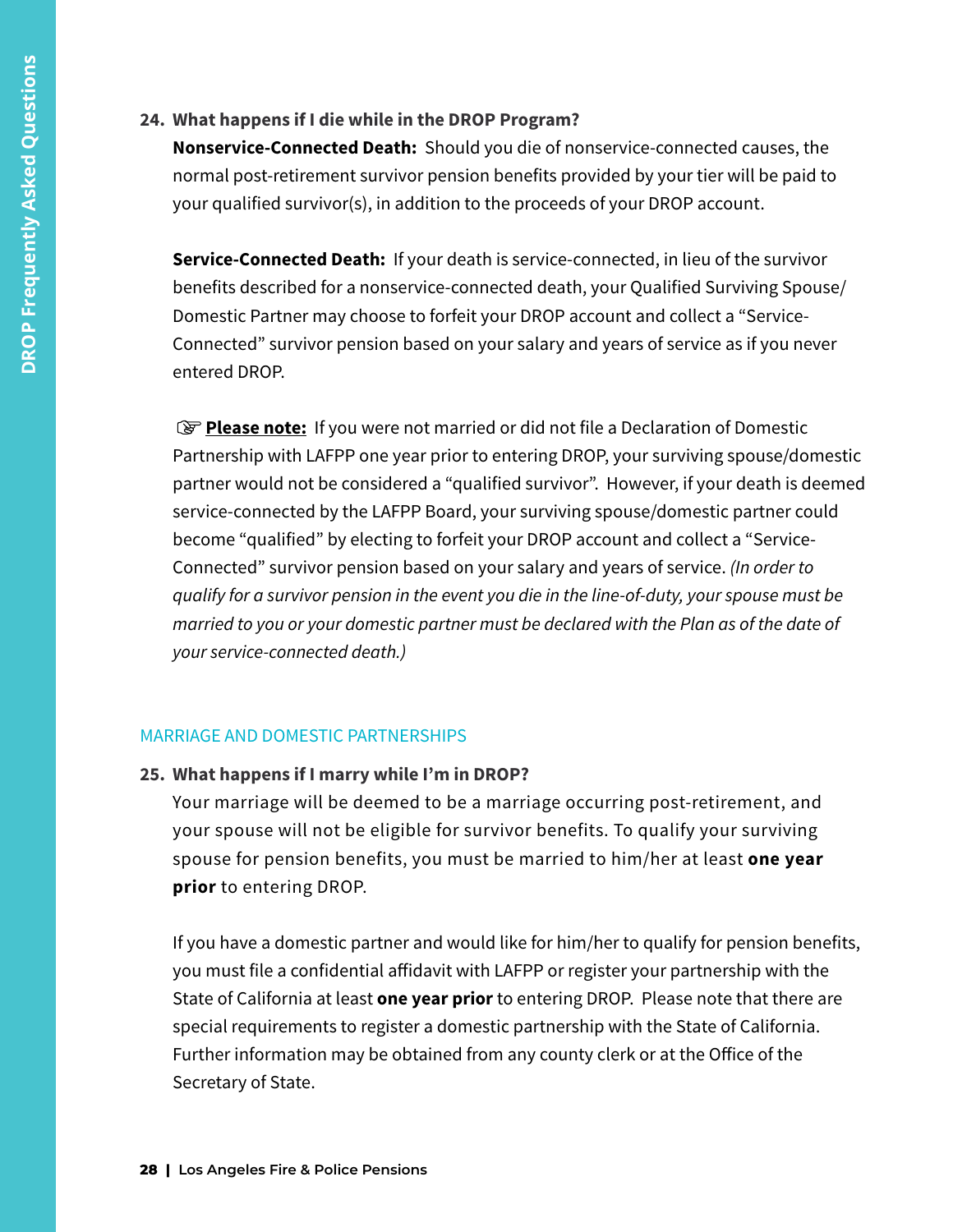# **26. Will my post retirement spouse/domestic partner be entitled to any survivor benefits?**

Under the Survivor Benefit Purchase Program, a Retired Plan Member may elect to provide a survivor benefit to a spouse or domestic partner by reducing his/her monthly pension benefit. The continuance percentage choices range from 30% to 100% in 5% increments. The benefits do not vest until one year from the date of the member's election, and the election



is irrevocable. **Since DROP members are Active employees, you cannot elect this program until you are retired and have exited DROP.** For more information regarding this program, please call the Retirement Services Section at (213) 279-3125 or visit our website, www.LAFPP.com.

#### **27. What happens if my marriage is dissolved prior to or while I'm in DROP?**

Some or all of your DROP account may be community property depending on your dissolution judgment or order. Your former spouse may have a claim to a portion of the DROP account and may be entitled to a share when you exit DROP and the DROP account is distributed. Whether this applies in your case depends on the court orders and judgment. You may wish to check with your own lawyer regarding this issue.

**Note:** Until you actually terminate sworn employment with the City of Los Angeles and become eligible to receive a monthly pension benefit, no monies shall be paid from your DROP account. There are no provisions within the Fire and Police Pension Plan to permit payment of any retirement benefit until you terminate sworn City employment.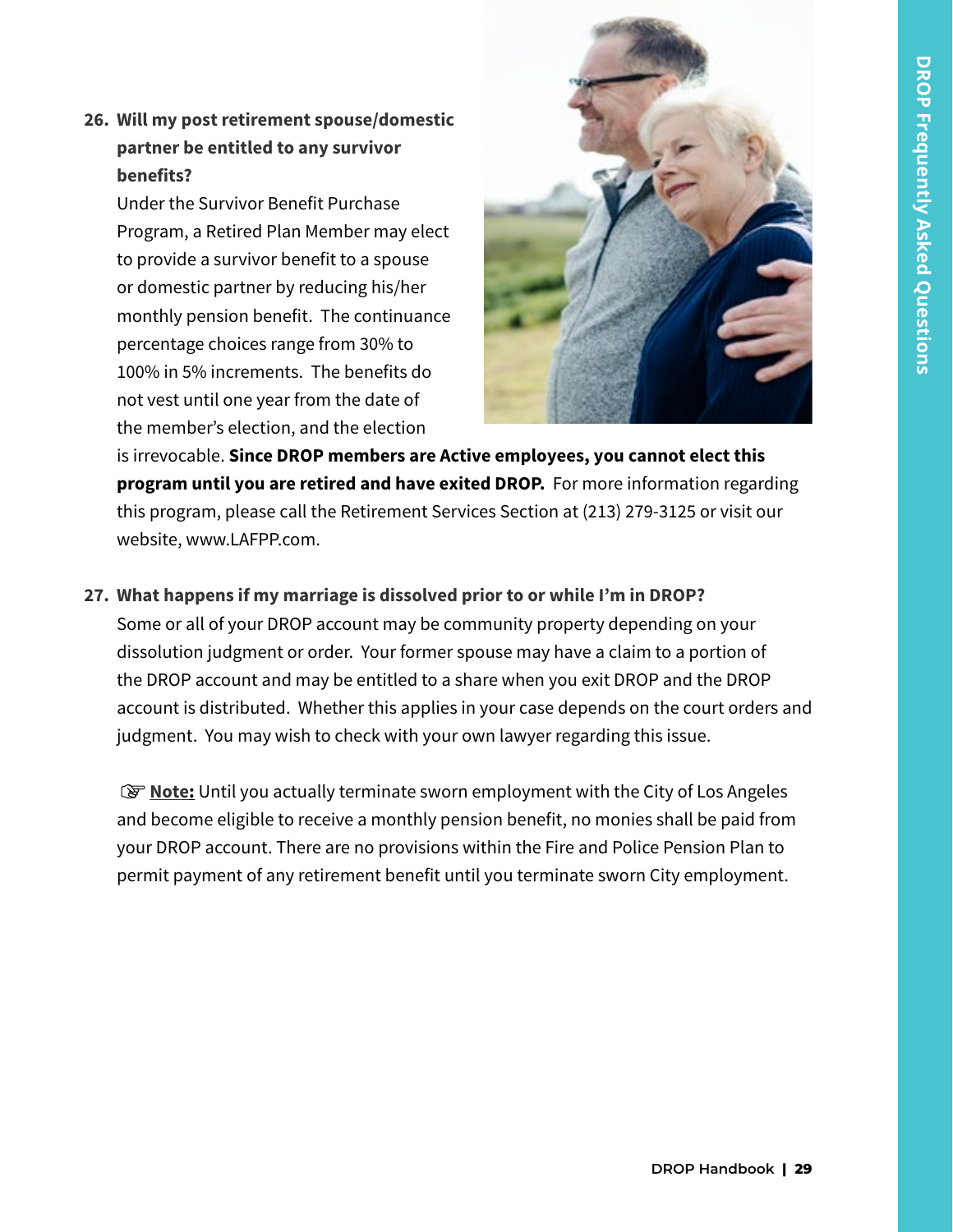# Exiting DROP

#### **28. When I terminate participation in DROP, do I have to retire at that time?**

Yes. DROP requires that when you terminate participation in the program, you also terminate sworn City employment. You must schedule an appointment with your Department's retirement/human resources liaison to start the service pension process:

| <b>Fire</b>   | $(213)$ 978-3750 | <b>Port Police</b> | $(310)$ 732-3486 |
|---------------|------------------|--------------------|------------------|
| <b>Police</b> | $(213)$ 486-6610 | <b>Airport</b>     | $(424)$ 646-5900 |

You must also schedule an "Exit Consultation" with the DROP/Service Pensions Section by calling (213) 279-3100. At your consultation you will submit completed distribution election forms, direct deposit and tax forms, in order to receive distribution of your DROP account and your monthly service retirement allowance. It is suggested that you schedule your exit consultation at least 45 days prior to your intended exit date to ensure adequate time for processing your account.

#### **29. What are my distribution options when I exit DROP?**

At the time you leave DROP, you must choose between (1) a lump sum cash payment of your DROP account balance, (2) a rollover of the balance in your DROP account to an IRA or other tax-qualified retirement plan, or (3) a combination of a partial rollover to an IRA or tax-qualified retirement plan and a lump sum cash distribution of the balance. When you are approaching the end of your DROP participation period, you will need to contact LAFPP for further information and to select your distribution option. There may be significant income tax ramifications to your election, so you may wish to contact your personal financial or tax advisor.

#### **30. Will my Health and Dental benefits be affected when I exit DROP?**

Retiree health and dental subsidy benefits are maximized with 25 years of service. Since you must have 25 years of service to enter DROP, you will not be affected. However, you must be **at least 55 years of age at the time you exit DROP** and be enrolled in an LAFPP Board-approved health and/or dental plan in order to receive a subsidy. Please contact our Medical and Dental Benefits Section at (213) 279-3115 for more information regarding health and dental subsidies.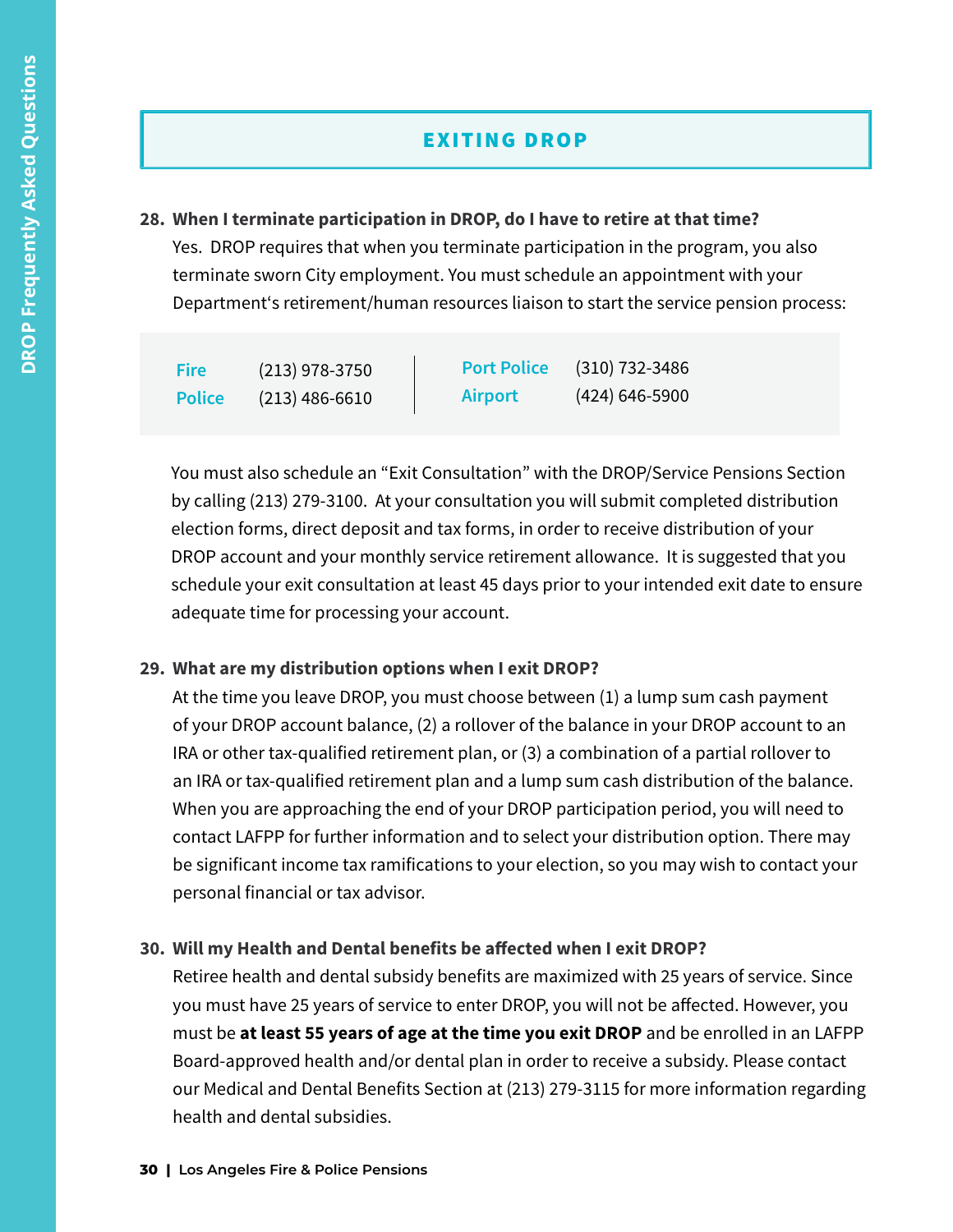# taxes and social security

#### **31. Are there any income tax consequences to my entering DROP?**

Yes. The distribution of your DROP account is subject to federal and state tax laws in effect at the time you receive your distribution. You may defer income taxes by rolling over 100 percent of your taxable DROP account proceeds into a tax-qualified plan or to an IRA. We encourage you to consult with your personal tax advisor both before you enter DROP and before you exit DROP.



#### **32. What is the Windfall Elimination Provision?**

If you are eligible to receive a Social Security benefit, it may be reduced by your service pension benefit due to the Windfall Elimination Provision. The amount of the reduction depends on your earnings and number of years in jobs in which you paid Social Security taxes, and the year you are age 62 or become disabled. Please contact the Social Security Administration at (800) 772-1213 or visit their Web site at www.ssa.gov if you have questions.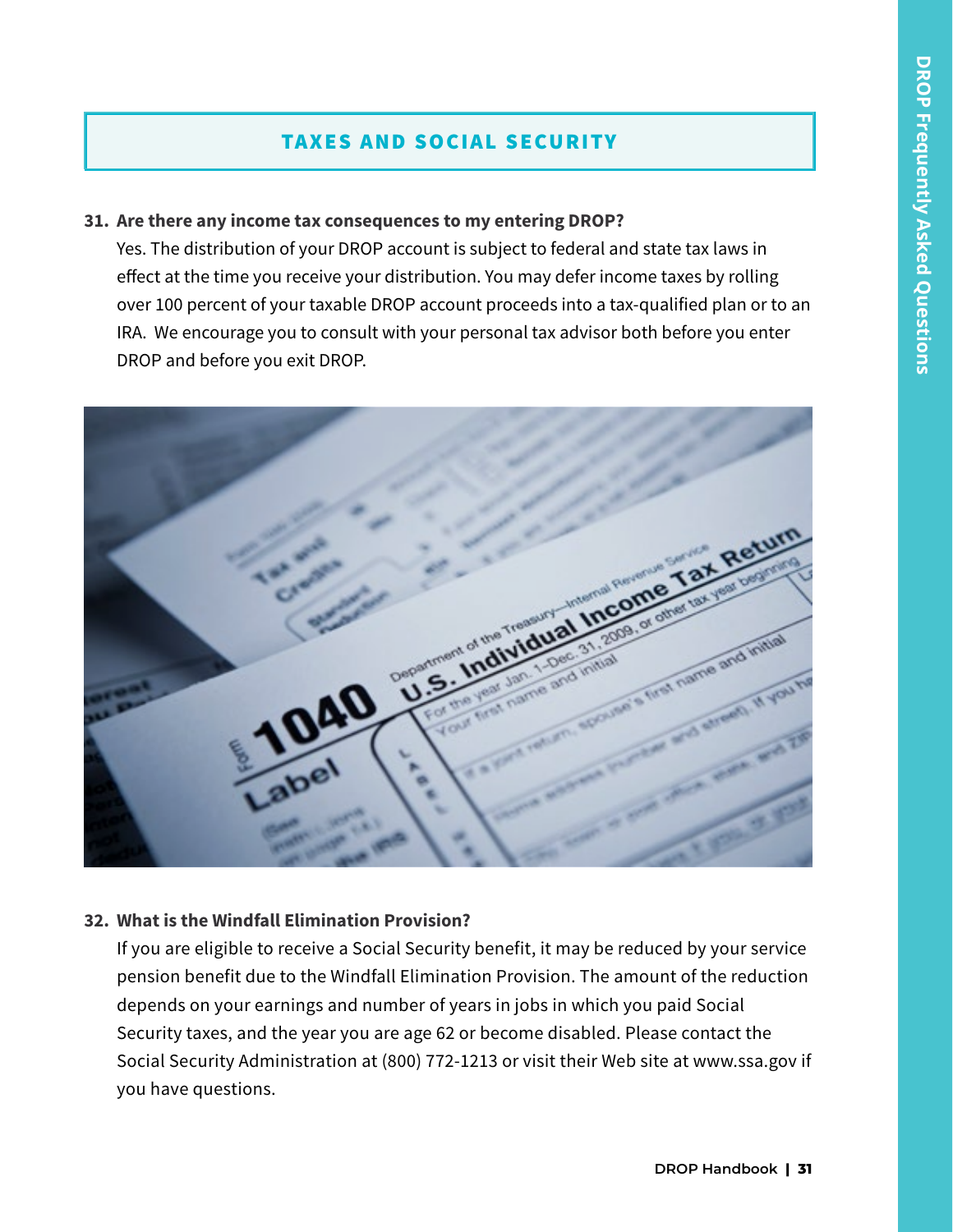# Additional FAQs for Members Entering DROP on or after February 1, 2019

# **33. Is the 112-hours of active duty status counted in calendar or work hours?**  Work hours.

#### **34. What time counts as "active duty status"?**

You can use actual hours worked (HW), vacation (VC), preventive medicine (PM) and overtime taken off (TO) as part of the 112 hours. A complete list of payroll codes that qualify for "active duty status" is shown on page 8.

#### **35. What time does not count as "active duty status"?**

Sick time (SK), family illness (FI) and Injury on Duty/Workers' Comp time will not count toward your 112 hours on active duty status. There is an exception, however, if you are hospitalized for 3 or more days as a direct result of an on-duty injury.

#### **36. Does overtime count toward my "active duty status" hours?**

You cannot use overtime toward your active duty status hours, but if you bank your hours and take them as TO, those hours will count.

## **37. If I don't meet the monthly 112-hour active duty status requirement, will I be immediately terminated from the DROP Program?**

No. A participant can work up to the full 5 years of DROP. Within the 5 years, any month with less than 112 active duty status hours is not eligible for DROP pension accrual (i.e., your participation is suspended for that month). The months ineligible for pension accrual can be made up at the end of the 5-year original DROP period, for up to a maximum of 30 additional months beyond the original participation period.

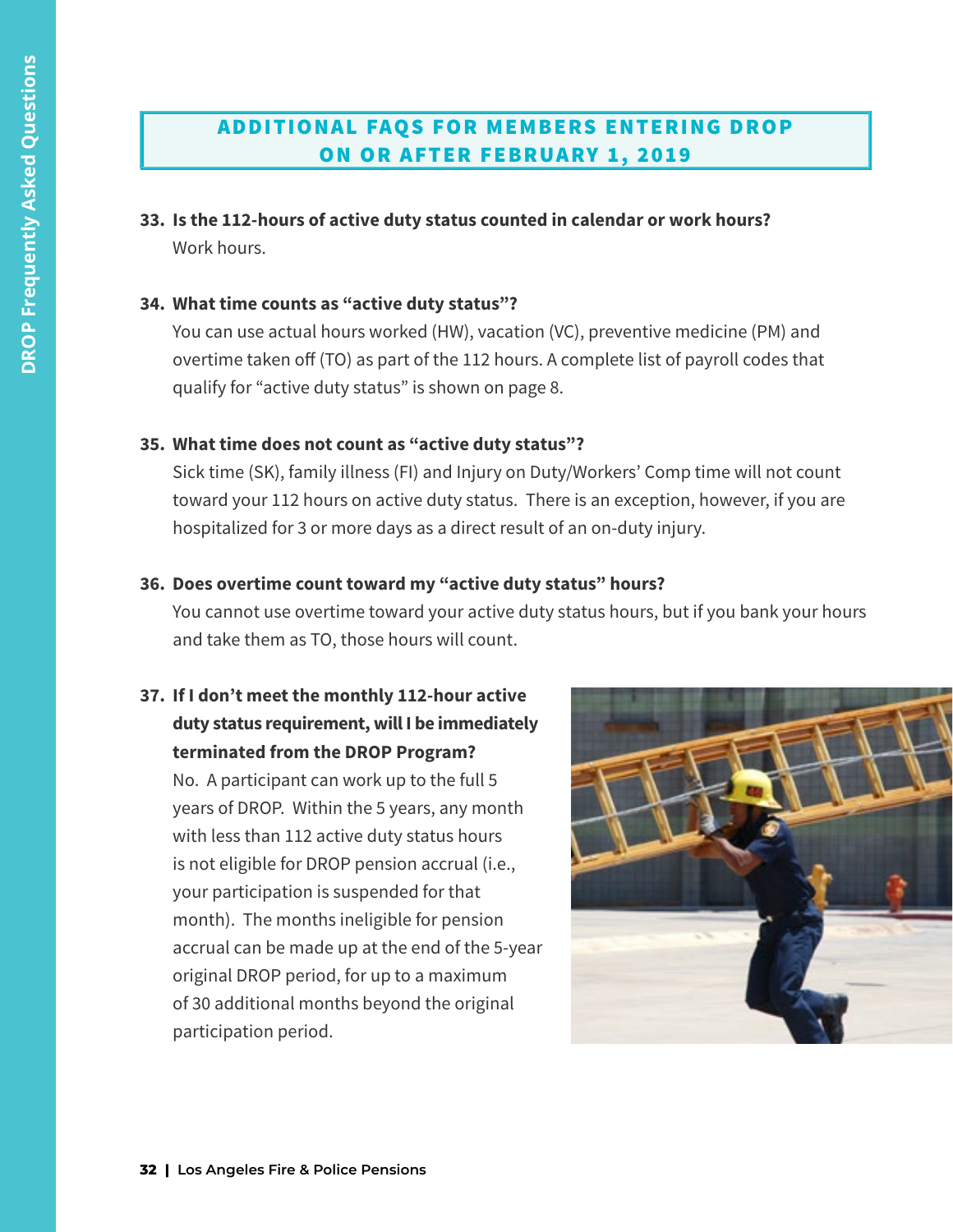#### **38. Where does my money go if I fail to meet the 112-hour active duty requirement?**

While it is common to refer to DROP credit being earned in the form of a payment or check, it is not, in fact, a payment or a check. While in DROP, you get credit in your individual DROP account once you have earned the credit; but the actual money stays in the LAFPP trust fund. If you fail to meet the 112-hour requirement during a calendar month, your DROP account will not receive pension credit for that month. However, the funds remain in the LAFPP trust fund.

#### **39. Will the months I make up be subject to the 5% interest?**

No. The 5% interest is only for the first five years in DROP. Any extension beyond the original five-year DROP period would not earn the 5% interest. Extensions beyond the five-year DROP period would receive cost of living adjustments to your pension.

#### **40. Will my DROP account from the initial 5-year period continue to accrue interest while I'm making up any months?**

No. Your DROP balance from the initial 5-year period will be frozen and not collect interest during your extended make-up time.

### **41. What if I enter DROP in the middle of the month or exit DROP in the middle of the month?**

You must be on "active duty status" for a minimum of 112 hours in a calendar month to be credited with a DROP deposit for that month, regardless if it is at the beginning or end of your DROP participation period.

#### **42. Will the timing of DROP payouts be impacted by these new provisions?**

Yes, under the new DROP provisions LAFPP must confirm with the City's payroll system that you met the 112-hour active duty status threshold in your final pay period. Depending upon your DROP exit date, this may delay the payout of your DROP lump sum for a minimum of 1 month beyond your exit date.

#### **43. Will I earn interest on my DROP balance while the final pay period is being verified?**

No. The terms for crediting interest remain unchanged. No interest accrues after a member's DROP exit effective date.